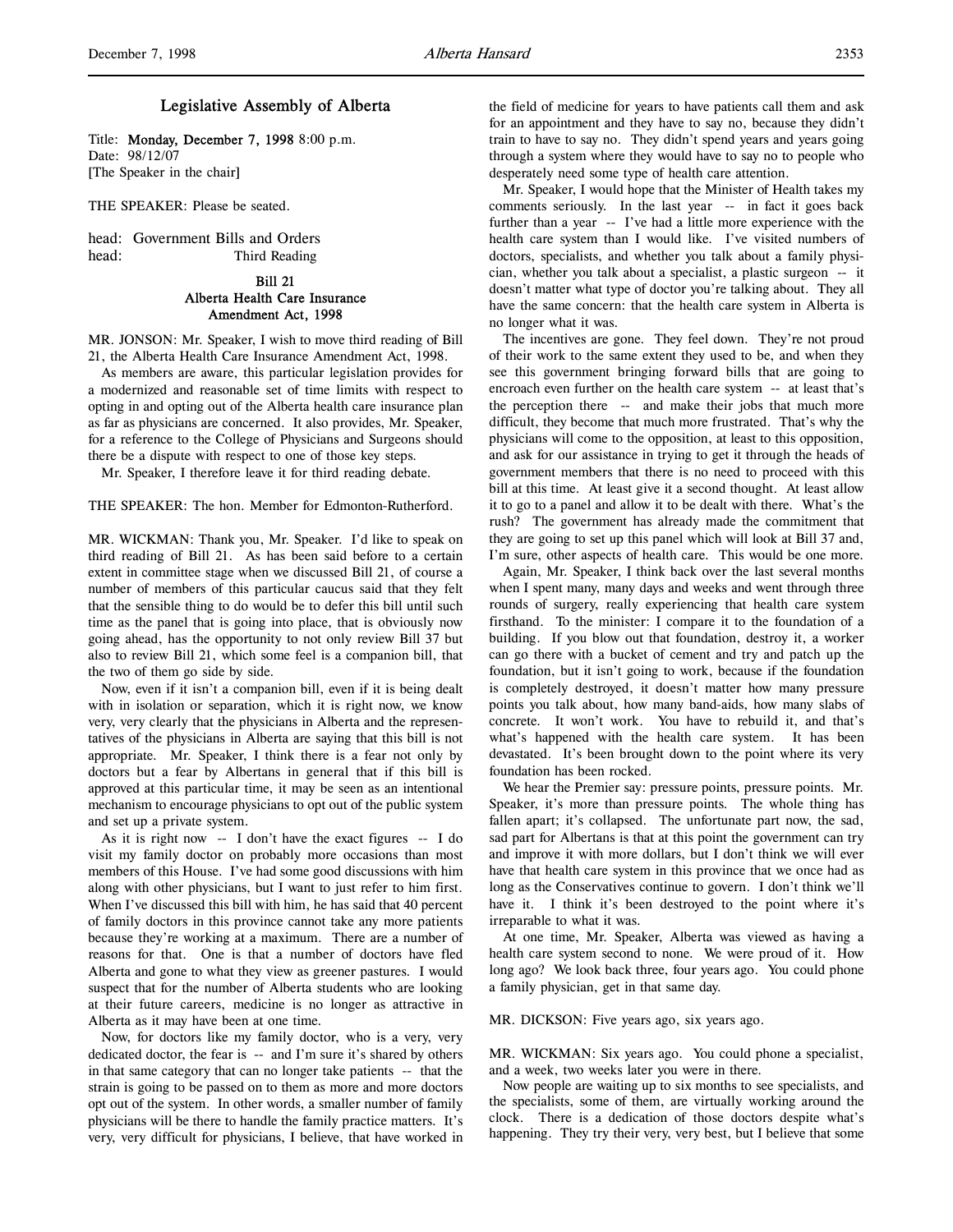of them are coming to the end of the road. When you have this type of bill that provides them an incentive to opt out, they can look at an American-style system and say: "Well, we can have the best of both worlds. We can stay in Alberta. We can opt out of the public system, and we can go into the private system and have select patients that we can spend more time with, people that have more money than the average person and can afford that type of health care." They can look at the Workers' Compensation Board, who already pay bonuses of up to \$200 for certain prompt attention.

Mr. Speaker, when we talk in terms of this particular bill, from the minister's point of view, I think the minister is sincere when he feels -- this is the way I read it anyhow -- that this bill will assist in negotiations further down the road with the physicians. In other words, if they don't play ball with the government and they ask for something that the government isn't prepared to give them, then the minister can wave this bill and say: well, you've got the right to opt out if you don't like it. We saw those threats not that long ago when a group of doctors who felt they hadn't been treated properly threatened to opt out. I'm not sure this bill is good, even though the minister could wave it and say: if you want to opt out, this is how you opt out. In other words, why do we want to force physicians or provide an incentive for physicians to opt out of the system? In fact, we want to do what we can to encourage them to stay in the public system.

# 8:10

When I look at Bill 21, it's difficult to look at it in isolation, because it's one component of a health care system that we see that has been eroded. Some of the stats were pointed out this afternoon. What was it? Roughly 35 percent of the health care system is now privatized. A few years ago it was something like 21 percent. Well, obviously there's a trend, and where is this government going to stop? What's the appropriate number from their point of view? Is it 50-50 or 60-40, or do we go like the Americans and have a system where it's basically a private system, where those that can afford the health care premiums, those that have the dollars can get the type of care they may need and the others simply cannot get the health care that they should be getting.

Mr. Speaker, to the minister. The minister has talked about why he wants to see this bill approved. The minister has made his case, but the minister has never really said why it's urgent to have it passed at this particular time. We're now well into December. If I recall correctly from reading newspaper articles on it, the panel is set to conclude its findings by March 1. That's a little over two months. As we get closer to that festive season, less and less happens, and I don't anticipate you're going to see any action by the panel until the early part of January. So we're talking in terms basically of a little better than two months. What is so critical in this particular bill that can't allow it to be delayed, allow it to be deferred, allow it to die on the Order Paper, whatever procedure it's going to take, that it can't hold until then? I just don't understand.

Mr. Speaker, again, as I start to sum up here, I'd just point out to the minister that in terms of providing a service to Albertans, a service that Albertans depend on, he is probably the most important minister from that point of view. I don't think any minister on that side can have the same impact on the same number of Albertans as the minister who is responsible for Health, because at one time or another all of us funnel into the health care system, not just once a year, maybe half a dozen times a year, maybe a dozen times a year. So the minister has to be very, very guarded in his approach to health care, because he is mandated to protect a system that one hundred percent of Albertans rely on.

Albertans are counting on you as the minister to ensure that the health care system isn't further rocked as it has been in the past, that in fact we do in earnest start to try and repair it, that we start to try and repair it by consultation with those people that are affected. The very first group affected here, of course, are the physicians themselves. They're saying: do not pass Bill 21 at this time. That's what they're telling us. I'm sure that the government members have to have the same message from them. I commend my colleagues in this caucus of opposition for having the foresight to realize that this bill doesn't have to be passed at this time.

I don't understand why the other opposition feels that they don't have a responsibility to hear the doctors of this province. They prefer, I guess, to hold the line with the government party, but that's their business; that's their right. They have to justify to Albertans themselves what they're doing, just like government members have to justify to Albertans what they're doing, just like this caucus has to justify to Albertans what they're doing. When I go home at night and I think back on what happened during the day, at least I know that we put up a fight. I know we put up a fight to protect the health care system.

I recognize that the government, of course, works with limited resources and such, but this is not really a money bill from this point of view. Passing this bill shouldn't be about the bottom line, unless there is a feeling that by encouraging more private doctors, these doctors will set up and bill directly and those people that are of course paying the doctors directly then won't be billing the Alberta health care system. I hope that the government doesn't see it from the point of view that this is a clever way of saving money. I don't think the government does. I give the minister more credit than that. I think the minister is, as I said earlier, sincere when he feels that this would be a negotiating tool when it comes to negotiating with doctors when there are contract disputes, which I'm sure are going to happen further down the road as has happened in the past.

This particular bill will give the minister a great deal of power. There's no question about it. Of course, as we deal with Bill 21, we always know that in the background, in the shadow is lurking the infamous Bill 37. If Bill 21 is passed at this time, is Bill 37 going to be back in the spring session? The minister over there is waving his head yes. Has there already been a determination made that the bill is coming back even before the panel has met? Possibly that is the case, that this panel really isn't going to mean that much, that the government only let Bill 37 die because of the heat they were feeling, and if they can find the rationale to try and get that bill approved in the spring, possibly they will as well, just adding to the decay of the public health care system and encouraging more and more privatization.

Mr. Speaker, there are many of my colleagues who are going to want to speak on this particular motion as to why we don't want this bill to proceed at this particular time. There will be others that will be coming after they've had their discussions with the Prime Minister of the country and such, and we feel it is very, very important. So I would hope that the government will come to its senses and just say: let this bill die on the Order Paper.

On that note, I'll conclude.

THE SPEAKER: The hon. Member for Edmonton-Gold Bar.

MR. MacDONALD: Thank you, Mr. Speaker. It's a pleasure to rise this evening and speak to Bill 21 at third reading. I listened with a great deal of keen interest to my colleague from Edmonton-Rutherford and how he cautioned the Minister of Health. I, too,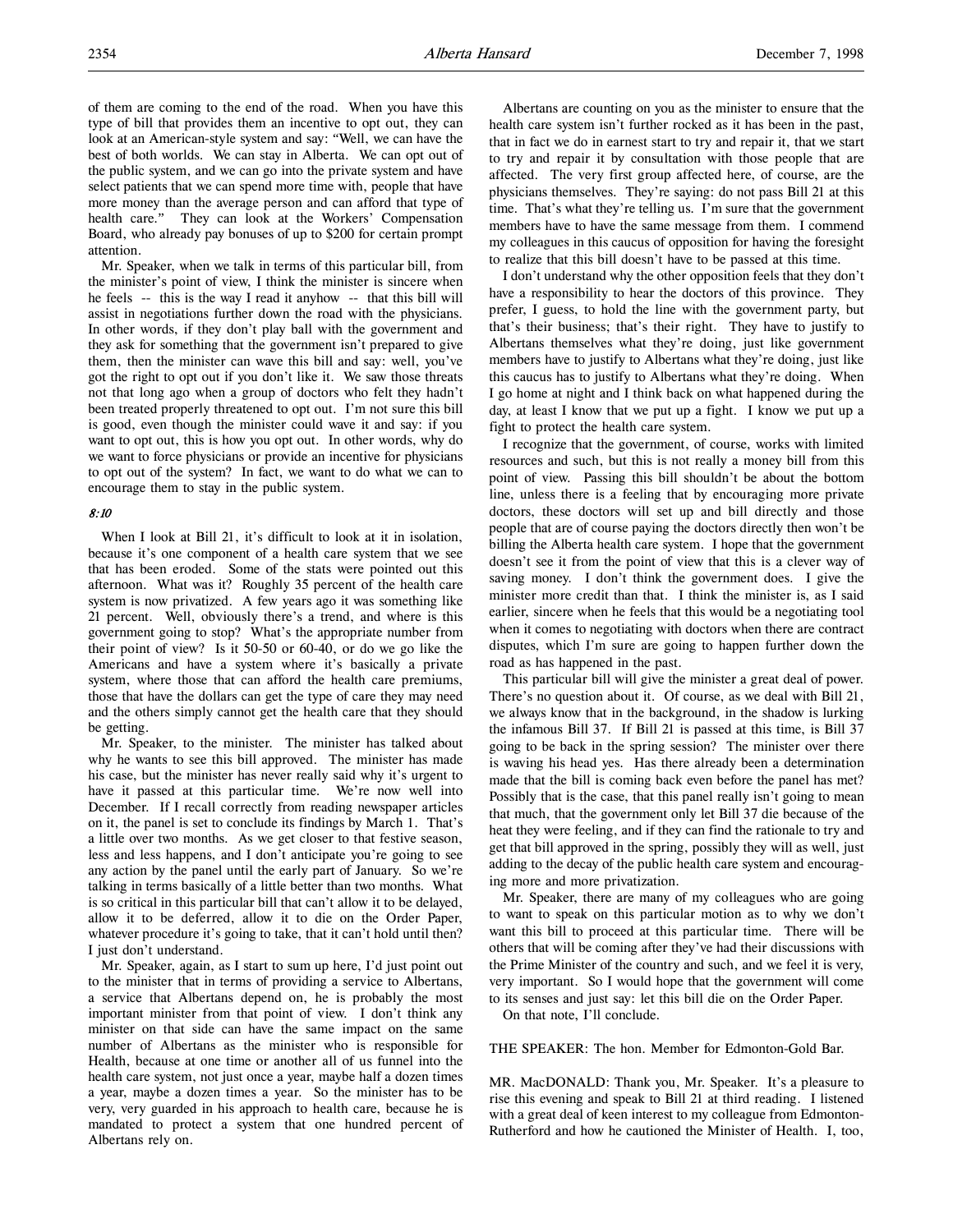would like to caution the Minister of Health about Bill 21, ask him, plead with him to say: let's withdraw this; let's have another look at this.

We all know about the blue-ribbon panel that's been struck. If it is the Alberta equivalent of sober second thought into issues relating to health care, well, so be it. I understand it's going to have a look at the implications of Bill 37, so why not the cousin of Bill 37, Bill 21? There are many, many issues that need to be discussed.

Now, I can see the sincerity of the minister, and I can understand from reading this that he increased the time when the opting out procedure is to happen. Many of my hon. colleagues in this House, Mr. Speaker, represent rural areas, and I know only too well from my work in rural Alberta how difficult it is at times to see a doctor, and many, many doctors are leaving the province. I believe in the year 1996 there were over 227 physicians who left Alberta. I don't know what it was in 1997 or so far in 1998, but this is serious. I can see where he's coming from, why he wants to increase the number of days. We look at places like Wainwright, Consort, Rocky Mountain House, Kitscoty: all these places where there is need for a physician. Fortunately for us South Africa has filled the void with a lot of physicians in rural Alberta.

Now, on the news the other night -- I was listening keenly - they were talking about how this is affecting South Africa. Well, now the physicians in rural Alberta and rural Albertans are in the same boat, so to speak, as the good citizens of South Africa. They are both experiencing a loss of not only professional and highly skilled doctors but specialists. Bill 21 was to address this, but I don't know if it was to address it adequately, because in this province, I believe, there's been only one doctor -- and hon. members in the House may wish to correct me -- in my memory that has opted out of the health care system, and that is in Red Deer. A physician has the right to opt out of medicare; I've got no problem with that. What we have in this province as a result of our health care restructuring, which I may get into in a few minutes, has created a very unfriendly environment for doctors in Alberta.

# 8:20

We know about the recent negotiations between the Alberta Medical Association and this government and what that has revealed. It has revealed an unprecedented level of discontent among physicians in this province. If we are to attract doctors to rural areas or to small towns, then maybe the fee schedule has to be readjusted and talked about, incentives for on-call doctors and more aggressive strategies to recruit rural doctors. It is increasingly difficult to maintain quality health services in Alberta, and this Bill 21 addresses some of the issues, Mr. Speaker, but not all of them and not the most important ones.

I once again find myself pleading with the Minister of Health to withdraw this bill and have a good look at it. I'm not saying that he should read Bill 21 and think about it maybe over the short Christmas period, but he should look at this between now and whenever the new session starts, hopefully in February. This is the right thing to do to calm the fears of the Alberta public, because we know that the Alberta public has a great deal of apprehension about the present delivery of health care in this province.

I hope, Mr. Speaker, that we are not setting the stage with this Bill 21 for further private health services in Alberta. The government may be using this bill to entice physicians or give them a reason or give them an avenue to explore opting out for the lucrative options that specialists or other physicians may have. We all know how medical technology is changing, and suddenly if I'm in the health care system working within medicare and there is a

technique or a procedure that is developed and it is not on the insured list, well, that may be the incentive that I need to leave this system and go into the private system, because I know that that is not going to be on the insured list. We have to be very, very careful of this, and Bill 21 unfortunately does not recognize this.

Now, as more physicians choose to opt out, Mr. Speaker, there needs to be rules concerning how they opt back in and the time restriction limitations imposed. We've discussed this a little bit, but I have so many concerns about the technological advances of the medical system, and they're not addressed in this bill, and if the minister and his officials could look at this, I would be very, very deeply grateful on behalf of all of the constituents that I am pleased and proud to represent.

## MR. DICKSON: And all Albertans.

MR. MacDONALD: All Albertans but Edmonton-Gold Bar in particular. We have an unusually high number of high seniors.

## MS BLAKEMAN: I have more.

MR. MacDONALD: I'm told that Edmonton-Centre, Mr. Speaker, has even more seniors than Edmonton-Gold Bar. In Edmonton-Gold Bar 18 percent of the electorate are seniors, and they are very keenly interested in all bills presented by the hon. Minister of Health.

Now, this legislation, Mr. Speaker, is an acknowledgment on the government's part that the public health system in Alberta is in disarray and that the doctors must be legislated to remain in the public system and that the interests of Albertans need to be protected. That last phrase I applaud. I applaud the minister, and I believe he is sincere in protecting the interests of Albertans, because they want a publicly administered health care system, and this bill with 180 days, a half a year, we're in the system and the next half a year, well, we may be out. This is not good for rural Alberta. It's not good for the seniors in Edmonton-Centre, and it's certainly not good for the seniors in Edmonton-Gold Bar. The number one issue -- the number one issue -- is health care.

Now, Mr. Speaker, Bill 21 had many, many different legislative ideas, but the Alberta Medical Association we know is unhappy that there was no discussion with them in the development of this bill or in the development of any of the amendments that we talked about earlier. This is another reason why I would advise the minister to exercise caution and withdraw this bill and have another look at it. The doctors have expressed concerns that this bill will fail to prevent specialists, such as dermatologists, from opting out of medicare when times are good and opting back in when they are having trouble with their income.

Now, this is getting back to what I had discussed a littler earlier, but I was discussing it under conditions in rural Alberta, where we cannot afford to lose one more doctor, and all hon. members of this House know that. This Bill 21, as I understand it, gives the minister the power to recover extra billing charges from doctors and return the money to the individual who paid it or to withhold payment to a physician when extra billing is occurring. Well, that's a very good idea. There are some good things and there are some bad things, and we must have another look at this bill.

Now, Mr. Speaker, we can talk about health care, and health care is Alberta's greatest advantage, but whenever the public sees Bill 37 and then they hear us talk about Bill 21, there are many, many different ideas and opinions on this Bill 21. Bill 21 in its present form -- and as I said before, there are positive aspects to it, and there are negative aspects to it, but it doesn't live up to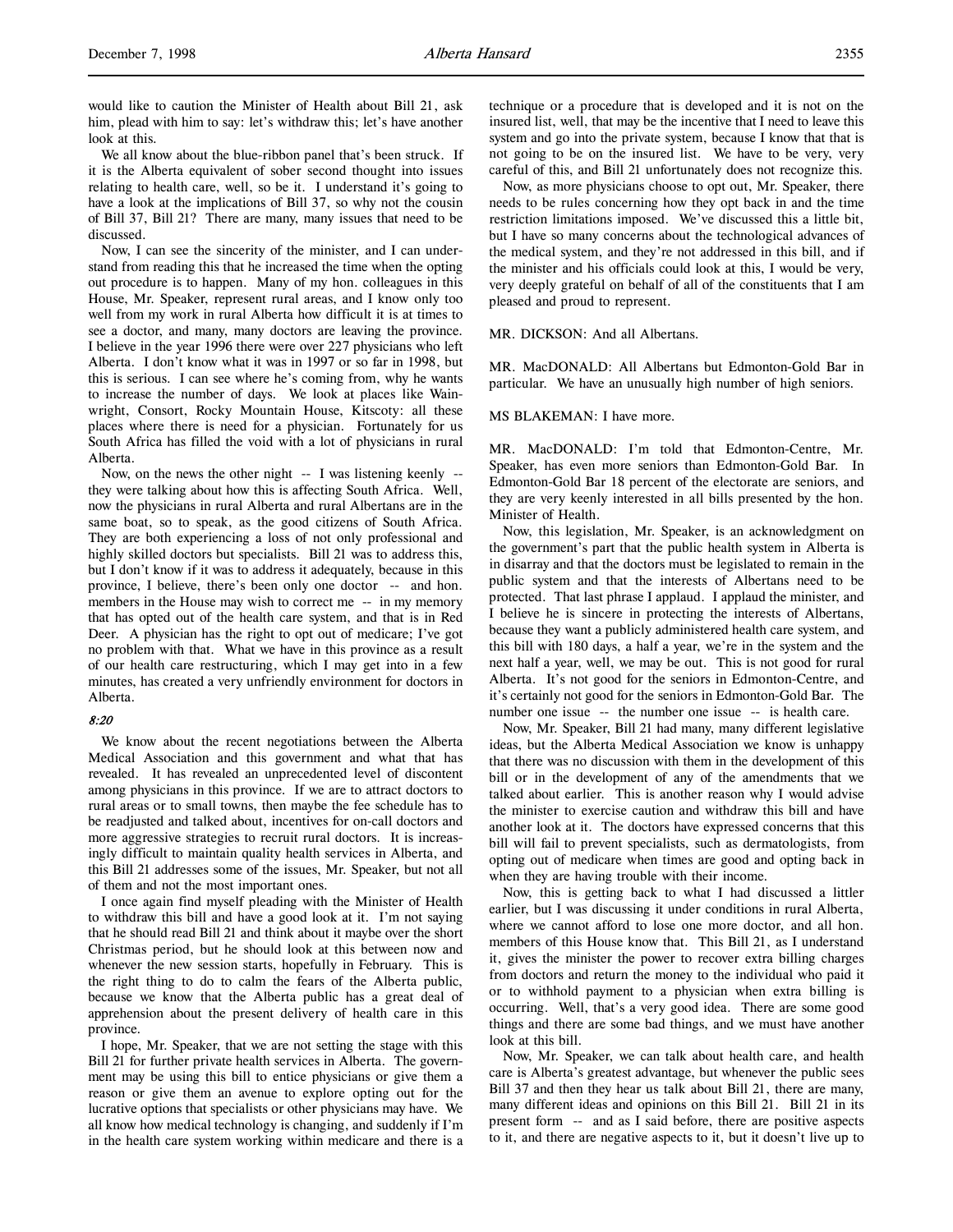the responsibility that we have to every Albertan to become active in saving our health care system. We must save this health care system. I believe this government is trying to destroy our publicly funded health care system, and it is our responsibility as loyal opposition members to try and save it and to convince this minister -- he did the right thing with Bill 37 and the blue-ribbon panel, and now he's going to do the right thing, hopefully, with Bill 21.

We must listen to the people who are truly interested, Mr. Speaker, in maintaining the quality of health care today. That has not been done. The consultation process has not been as extensive as it should be. The individuals who are delivering health care to Albertans are saying: enough is enough. I urge the minister to stop and listen to them one more time.

Now, there has to be communication. We can say: talk to your MLA. I'm sure so many of my hon. colleagues in this House hear from their constituents all the time, whether it be about the long drive to Edmonton or Calgary or Grande Prairie or Lethbridge or Medicine Hat to see a specialist. If you're a specialist and you have a look at this bill, you might be calling your travel agent. We do not want this, Mr. Speaker. We want a stable, accessible health care system, and this bill in its form does not do that. I would urge all citizens of the province in their communications to have not only discussions with their MLAs or other local officials but attend town hall meetings, rallies, or presentations and speak out on the topic of health care and speak out on the topic of opting in and opting out of the system as we know it in this bill.

We must educate our family, our friends, and other members of the community. Many individuals feel that there is nothing wrong with the system since they have no contact with it, but in Edmonton-Centre, where there's a high degree of seniors, in Edmonton-Gold Bar, where there's a high degree of seniors, we hear every day of the trouble with the health care system in this province. It is an experience that I'm learning firsthand, and hopefully the minister in the time of his watch will work diligently to correct all the problems that have occurred with the health care restructuring.

## 8:30

Now, one of the problems -- and it's certainly not going to be addressed in this bill -- is the issue of red alerts in the city of Edmonton and Calgary. Mr. Speaker, five of the active care hospitals in this city can be on red alert at one time. Are there enough doctors to go around? I don't think so. The red alerts mean that you must find another hospital. So if a person is in an ambulance, their family is upset -- they're probably following the ambulance, and they're going from one centre to the next. This is not restoring confidence in the system.

Another example I can think of that's urgent and is not addressed in this bill is the issue of the lack of long-term care beds in this province. There's not a regional health authority in this province that is not feeling the pinch when it comes to finding sufficient beds for continuing care. What this bill is doing to our seniors and their families and indeed entire communities is worthy of debate because Bill 21 doesn't address this. It doesn't address the issue of long-term care beds and what it means to the entire health care system and the availability of doctors. We're not answering that crucial question with this bill, Mr. Speaker.

Now, the waiting lists in this province. My hon. colleague from Edmonton-Centre probably has the same problem I do. People want access now. They don't want to have to wait for six months or eight months. If they're a senior particularly, their condition deteriorates. It can deteriorate so fast that a six-month wait can be the difference between a comfortable life or living in

agony and with pain. The waiting lists in this province for needed surgeries and appointments with specialists are some of the longest in Canada.

I talked about Edmonton a little earlier. Now, Mr. Speaker, I would like to mention Calgary. Nine out of 10 Calgary family doctors who responded to a survey a few weeks ago stated that their patients faced an unreasonable delay in getting to see a specialist. Heart patients needing urgent attention wait an average of two months compared with a one-week optimum wait. Now, is Bill 21 going to calm people's fears? I don't think so. Patients hoping to see neurosurgeons for a routine visit are waiting an average of three to six months instead of an optimum of one to two months. People waiting to see a psychiatrist must wait up to seven months I'm told. This is not an example of safe, accessible, and effective health care.

Health care professionals are fed up with all this indecision. This government ignored them when their restructuring agenda began. Now these concerns are again rising, Mr. Speaker, to the boiling point, and Bill 21 is not cooling things off. Last winter we had nearly 500 community health nurses and other health care professionals ready to walk off the job in two separate health authorities. Doctors are threatening, and this concerns me. If there isn't enough money being put back into their system, they will be forced to start throwing people in the hospital because of the lack of community resources. This government needs to address all concerns, not only of doctors but of other health care professionals immediately before further problems develop.

With Bill 21, Mr. Speaker, we're in the health care system for 180 days; we're out for 180 days. What's this going to do for home care waits across the province? What's it going to do for mental health beds? We all know there are very few in the larger centres. How are the regional health authorities going to deal with this?

The result of all this restructuring, Mr. Speaker, the result to date of the across-the-board cuts to health care has been that we now have longer waiting lists, people who are unable to receive emergency care when it is required, the elderly who are forced to endure very difficult circumstances, both at home and in health care facilities, and, as I said, health care professionals who have little choice but to leave the province in search of employment. This kind of health care reform may save money in the short run, but the costs in terms of suffering and personal misfortune will be felt by more and more as these budget cuts continue.

Thank you, Mr. Speaker.

THE SPEAKER: The hon. Minister of Justice and Attorney General.

MR. HAVELOCK: Yes. Thank you, Mr. Speaker. Pursuant to Standing Order 47(1) I move that this question be now put.

# Speaker's Ruling Previous Question

THE SPEAKER: Well if all hon. members would take out their Standing Orders and refer to 47(1). Standing Order 47 says:

(1) The previous question, until it is decided, shall preclude all amendment of the main question. The previous question shall be in the following words: "That this question be now put".

(2) If the previous question is resolved in the affirmative, the original question shall be put forthwith without any amendment or debate.

If all members would refer to Standing Order 41: "When a motion is under debate, no motion may be received except" -- and you go down to (d) -- "for the previous question."

So this seems to be the day for parliamentarians to come to the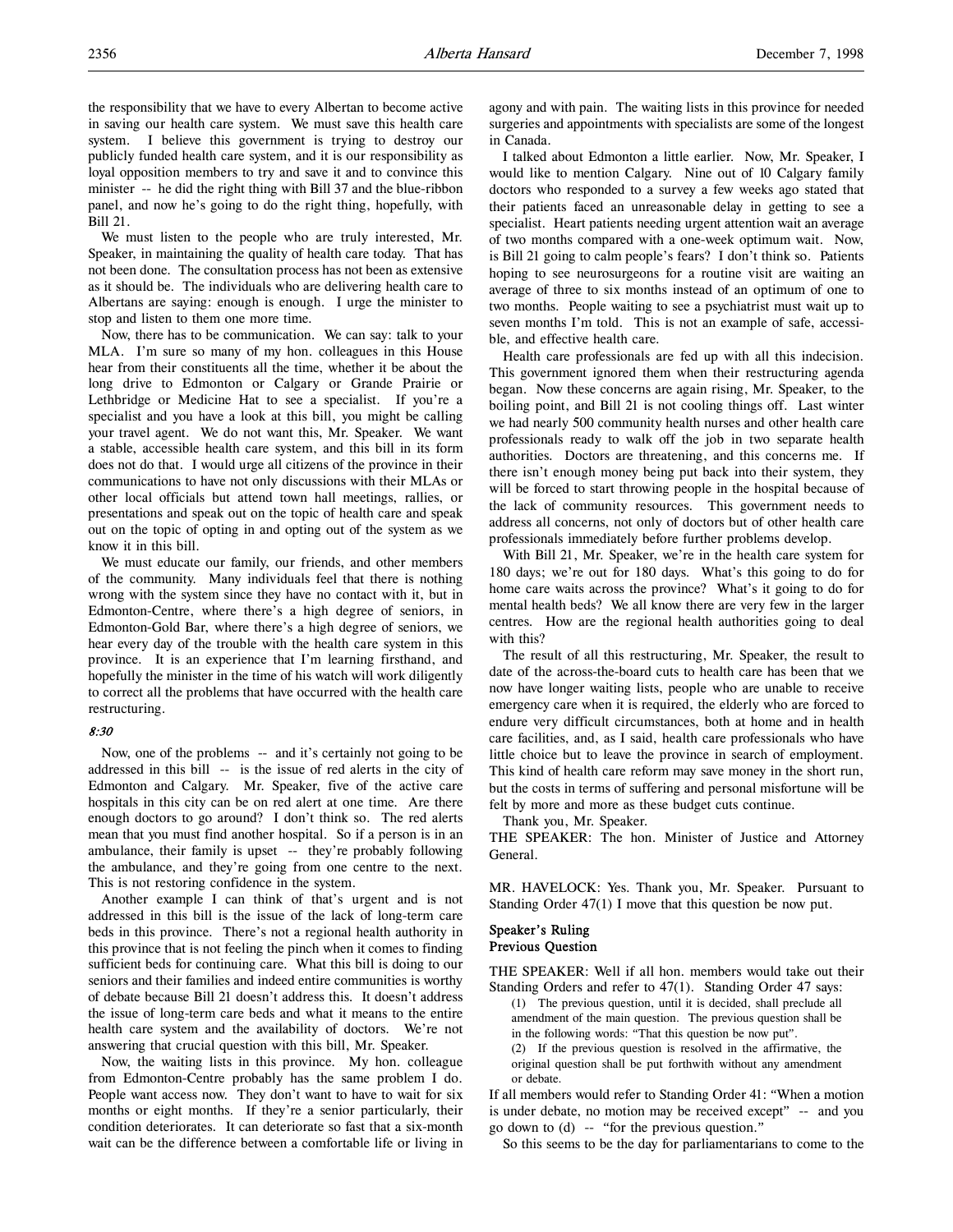fore. We had a hoist amendment earlier today, we had a recommit-tal amendment earlier today, and now we have a procedural suggestion under Standing Order 47(1). It simply means that we will now proceed with the debate as it is outlined. It means that no amendments may be put forward. It means that all members who choose to participate in the debate may participate in the debate, including those hon. members who have already participated in the debate on third reading of this particular bill. When the debate is concluded, the question shall be called. If the question is in the affirmative, we will immediately go to the call for the question on third reading. If the procedure under Standing Order 47(1) is defeated, then the call and the question for third reading cannot be done on this day.

We will now proceed.

The hon. Member for Edmonton-Centre.

#### Debate Continued

MS BLAKEMAN: Thank you, Mr. Speaker. I'm delighted to jump into the energetic debate being put forward by my colleagues on third reading of Bill 21. I have had an opportunity to peruse the bill again and notes and *Hansard*, and there are a few points that I would like to raise in the context of third reading; that is, examining the impact of the bill. How's the power of the province exercised, and how does it further the interests of both the government and of the public?

One of the first and most obvious things that struck me about Bill 21 in my first and second and third reading of it and in going over it is that it is a bill that attempts to control the job action and the behaviour of a group of professionals in this province, with legislation. I'm afraid that joins a long list of controls that this government has put in place to, as some would call it, union bust but certainly to try and control the limitations they have on professional or trade organizations as they try and manouevre and jockey for better reception both from the government and getting a better deal for their members.

## 8:40

I note that the opting out provision has been used as a tool, some would say a threat, as an attempt by physicians in this province to be successful in their negotiations with government, and I don't know that that's a bad thing. I think getting all possible sides aired and encouraging all sides to stay at the table and consider new possibilities is a good thing. So trying to take that tool or that opportunity away from a group of people, in this case the physicians, I don't think is an honourable way to deal with a professional group. As I say, it continues a long history of the way this government deals with organized working groups in this province, and it's not one I'm proud of.

I note that the AMA has said that Bill 21 conscripts doctors. They have made it quite clear that they are not approving of this legislation, and they feel that it's being imposed on them. So that's an impact that I think needs to be considered, that the group that is most concerned by this feel that it is being imposed upon them with a heavy hand. Is that really what we want to be seeing? Is that really the way we want a professional group in our province to have defined as their relationship with government?

One of the impacts of this bill, I think, is that it furthers what at times have been acrimonious relationships between the government and the doctors or the AMA, and that is no small thing. We need doctors. They are trained professionals. There really is no other group that would replace them. We do need to have doctors working in this province. It doesn't help us when we have groups like this at loggerheads with the government or frankly getting so angry with the way they feel they're being treated that they're

leaving the province for that and for other reasons. I think that should be taken into consideration.

I think the other side of this bill that has a tremendous impact is the whole issue of private health care, Bill 21 being a companion piece to Bill 37 and moving us further down the road to private health care, the two-tiered system. There's a lot to be said on that around what is being proposed in Bill 21. I think one of the things that has struck me the most is that I see the public questioning the government's credibility around both Bill 37 and Bill 21, and I don't think that's a good thing. As much as I believe in open debate, I am distressed to see the public bring that lack of credibility to the fore and be so pointed about how they feel this government is handling precious health care. I think that does not bode well for us.

One of the things that definitely stood out for me was: why did we start this bill in the first place? You read through, and it says that one doctor has opted out in Alberta. You think: gee, is that the reason that this entire bill came into being? The impact of this entire bill is on one doctor? Is that responsible legislation? Is that responsible lawmaking in this province? You think: well, that can't have been what the government intended, to beat on one person. They must have believed or foreseen that there were going to be hundreds or thousands of people opting out if they would need to put that kind of control on a professional association, a group of professionals in this province. Well, why on earth would they fear or believe that thousands of people would be rushing to opt out of the system? There are a couple of possibilities there. I don't wish to move into too much speculation there, so I'm trying to go off suggestions that I've seen or indications that I've seen.

Why would they believe so many people would want to opt out? Well, we've now had a four- or five-year history of increasing cuts in health care, increasing concerns raised on behalf of the patients, on behalf of the doctors, on behalf of the nurses, on behalf of all the health care professionals that are working in that system. Is it so bad that people would throw their hands up and go, "I just can't work here anymore; I have to leave this province, it's so bad."? Is this the impact that this bill was trying to address? It's possible. We've certainly heard all of those conditions being raised.

The other side of that is: is this paving the way so that we can have a two-tiered system? It is indeed attractive for physicians to be either moving back and forth between the private system and the public system or encouraging doctors to move out of the public system directly into the private system and never come back. We know from the information we've heard in this Assembly and elsewhere that as you have the call of the money and other perks that you're going to be getting in the private system, you get some of the best doctors moving over there. They're paid more, and you end up with a second-class public system. Is that what was the impact of this bill? Is that how the power of this province is being exercised?

My colleague from Edmonton-Gold Bar has mentioned several times and paid tribute to the senior citizens that live in my riding, and I thank him for that. Indeed, I do have a lot of seniors that live in my riding, and I had the opportunity to speak with quite a few of them on Saturday, as I sponsored our annual Christmas party and had over 210 seniors attending a Christmas program. Quite a few of them spoke to me in the reception afterwards, as they're wont to do, and I was very pleased to hear from them. One after another after another came up and said: "Don't let go on that health care. Keep going on the health care. We're really worried about the health care, Laurie. You keep after them on the health care." Some of them mentioned specifically Bill 37, and I think what is being proposed through Bill 21 is a companion piece to Bill 37 and has to be considered in the same discussion with it.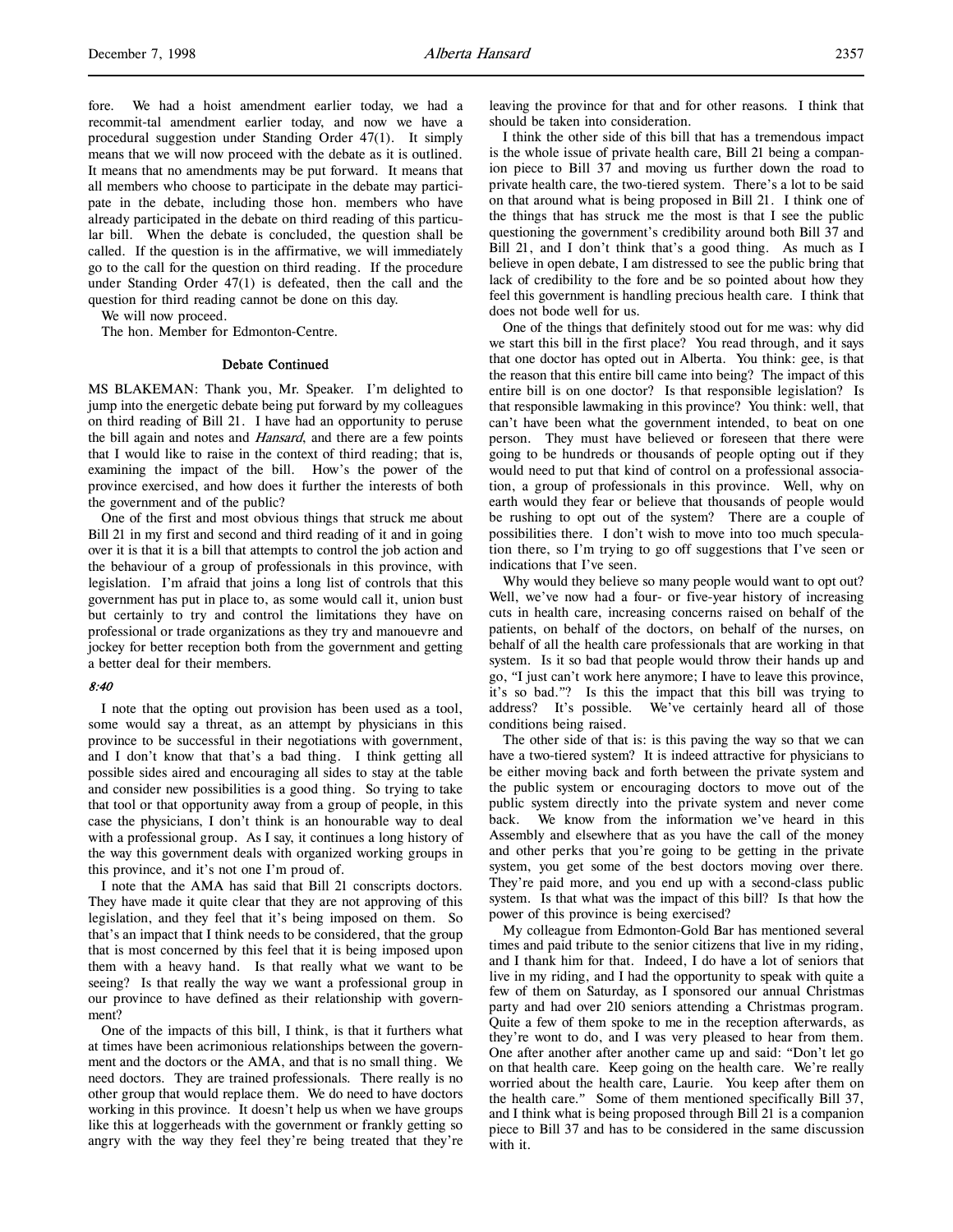Some of my other colleagues have proposed postponing this bill and taking it into consideration with the health summit and/or sending it to the A-1 -- to the blue-ribbon panel. Sorry; there are so many different panels that it's difficult now to figure out exactly which one you're talking about today. The blue-ribbon panel is another place that this bill could be sent for consideration before being brought back before this Assembly and before the public or perhaps not being brought back, which is the other possibility. The government I don't think can say there's been good consultation with the public around this entire issue.

So how is the power of the province exercised in this bill? Well, we've talked already about both the public and the professionals from this sector working against the government, which is, as I've said, not a situation that I am pleased to see. I don't think that is a good sign. I don't think it's a sign of health in our political or in our health care system when you have both the recipients and the providers of a system in absolute opposition to the government. What is being proposed in Bill 21 leads into that and impacts on this relationship.

I am very troubled that there was no consultation or that the AMA feels there wasn't adequate consultation in developing this bill. They certainly don't feel that it furthers the interests of their group, and I know, as I've mentioned, the seniors don't feel that it's furthering the interests of the senior citizens around health care. So I have to assume, then, that it's furthering the interests of the government, and it hasn't been clarified how, in furthering the interests of the government, that is furthering the interests of the public when we look at this bill.

#### 8:50

So Bill 21 appears to have been created in a vacuum, and once again I will question and I look for reassurance whether the constitutionality of this bill has been checked. Has it been run through that sieve? Are we going to have any trouble with that, where it comes back as a constitutional challenge because it can be challenged by what's under the Charter? I wonder if there's anything under a right to work or under mobility rights there. Again, I think it's incumbent upon us as legislators to make sure that this is the case before the legislation is brought here. Now we're talking about it in third reading. I trust that this has been looked at and that we are not going through this exercise only to produce legislation which is in fact not constitutionally secure.

How is the power of the province exercised in the implementation of Bill 21? My colleague from Edmonton-Gold Bar spoke about rural practices. I am not reassured, in the reading of all the debates over this bill, whether the government is exercising its power in a way which promotes rural practices. We know that it's very difficult to get people into the rural areas. There are now incentive programs I understand. They're still not being entirely successful, and now we have a bill that's saying: that's okay; you can opt out, or maybe you can opt back in if you don't like that. I know that the rural areas have tried very hard to convince the government that they need assistance and they need a new look at this, because what we've been doing is not being as successful as it should be.

We have noted that 40 percent of the doctors say they can't take any more patients, and I am particularly interested in two other things which are impacted as a result of this bill. Everyone is aware of the job action that was threatened by the obstetricians and gynecologists, and indeed I think there are amendments that have happened in this bill that are quite specifically to preclude that sort of job action being able to take place. I started out by speaking of that because I think it is a movement on behalf of the government to control job action, which I just do not believe in.

I think it's wrong. It's interesting, because we know that in certain sectors of medicine we have fewer and fewer people going into them. I know one of those sectors is obstetrics and gynecology, so how is this bill impacting on that fact? We have fewer people going into that. This is now saying: opt in, opt out; we will control you; we will control your job action. That is not helping us, and we still have not managed to cover midwifery services under health care, so there isn't even any help coming from there. I do urge the government to examine that yet again because I think that would be a good partnership, between obstetricians and gynecologists and midwives. Thank you for that little detour.

We know, as more women move into the practice of medicine, that they are less willing to work those killer hours. They are less willing to work the 90- and 100-hour weeks. They want to spend more time with their families. As a result -- I'm trying to remember all the details of the article I read -- that has quite an impact on this bill and vice versa. If you have fewer people going into medicine and those people are willing to work fewer hours, you should be creating a demand for more doctors there. But people aren't willing to go into this profession anymore when their job action is being restricted, the liabilities are very high, and we're moving into a two-tiered system. I think we are not dealing with the future that's in front of us, and that is the changing kinds of people that are going into various sectors of - what's it called? -- different kinds of medicine that are practised, different areas . . .

#### MRS. SLOAN: Specialties.

MS BLAKEMAN: Thank you. Different specialties. Those statistics are available to us, yet we have a bill like Bill 21 that doesn't seem to be dealing with it. If anything, it's exacerbating the problem.

So we have a blue-ribbon panel that Bill 37 is being referred to and that I have already stated I think Bill 21 should be referred to. We have 31 percent of the money spent on health care spent on private health care now. We are not examining the changes that are happening in this sector and moving with it. We seem to be saying: no, we want it to go backwards, and we will put more control in place. The cuts and the changes that have happened in the health care system in the last five years I don't think have moved the practice of medicine and the state of health care in the province forward at all.

Once again, when we've looked at what the impact of Bill 21 will be, I think there are a lot of areas where this government has a responsibility to either pull this bill back and look at public consultation that is -- and people always use the words "real" and "meaningful". What does that mean? It means that people get a chance to come out and get information provided to them which gives them a fair idea of both sides of what the debate is, and they're allowed to participate in that debate. Democracy is a cumbersome beast. It is time-consuming and can be very difficult and very frustrating at times, but ultimately it's worth it, and I think we get a better system, better legislation, better laws, and better people as a result of it. To preclude that discussion with the public is arrogance on behalf of the government and I think shortsighted. We're missing capturing the wisdom of the people who are out there. In this case, with Bill 21, we have missed capturing the wisdom of the very people who work in that sector, in that there was very little or no consultation with the AMA or with the physicians themselves.

So this bill is impacting negatively, I think, on the health care system. I don't even want to talk about regulations for implementation of this bill because I don't see how the regulations can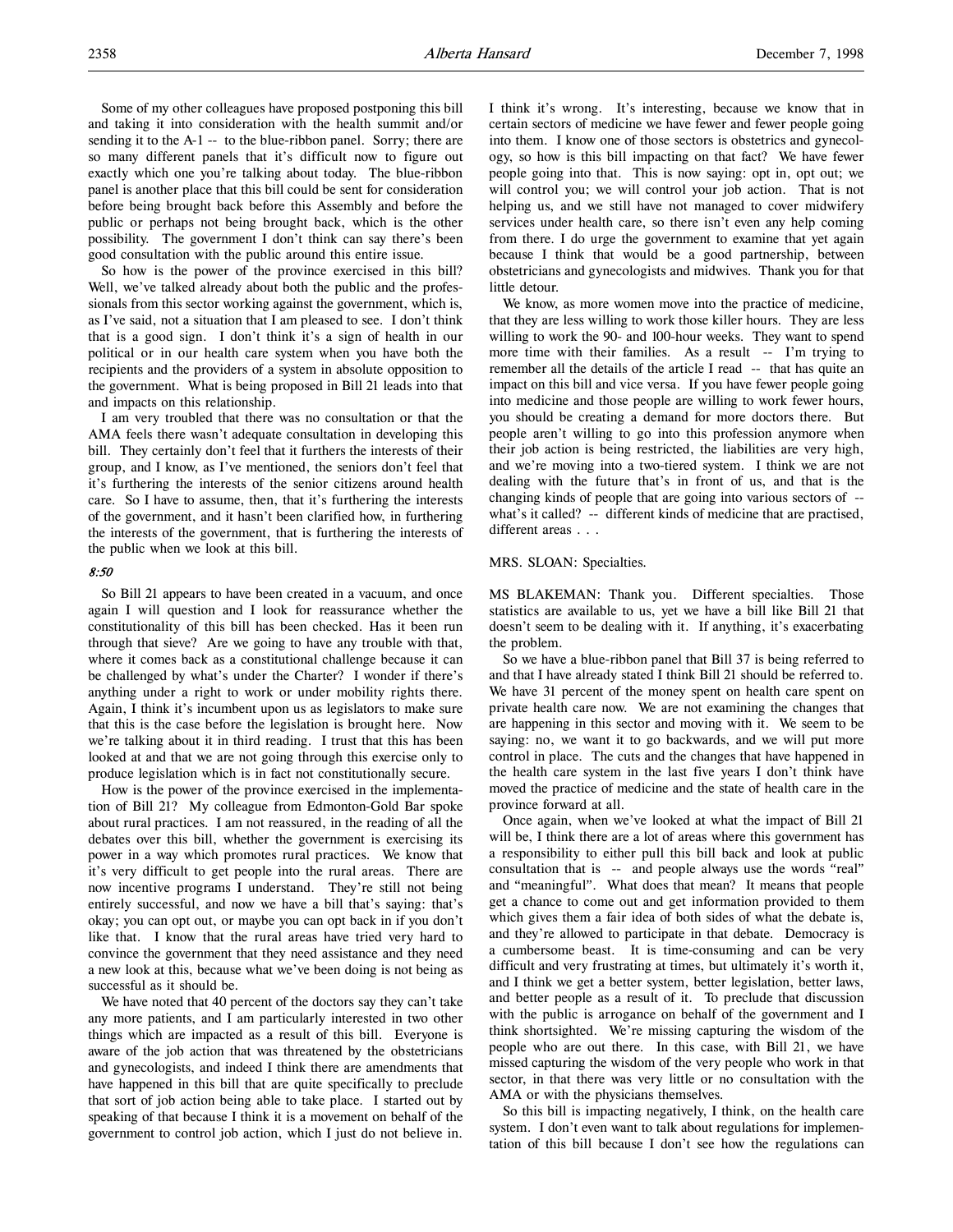improve what we're looking at and what has been suggested here, and I'm really disappointed in this. I look to this government to be leaders in this area, and I encourage the government to include what is being proposed in Bill 21 in the considerations of the health summit, which I understand is early February, with this blue-medallion, blue-ribbon panel. [interjection] Yeah, it sounds like one of those big ribbons that you pin on the bull that wins.

Thank you for the opportunity to speak to this, Mr. Speaker.

THE SPEAKER: The hon. Member for Edmonton-Castle Downs.

MS PAUL: Thank you, Mr. Speaker. Actually, I'm quite pleased to stand and speak to this bill again.

### MR. HAVELOCK: Oh, you are not.

MS PAUL: As the Justice minister pointed out, I am very delighted to speak to this bill. There have been a lot of really good and strong points brought up by my colleagues previous to my standing to talk about the bill. The hon. Member for Edmonton-Rutherford pointed out a lot of the concerns that I, too, have had with respect to the health care system. Unfortunately, I had to take part in the mechanics and the happenings of a hospital not too recently and saw that there are certainly many, many inadequacies in our health care system. And I think, Mr. Speaker, we have to look at the implications of bringing a bill such as this forward. The atmosphere in Alberta right now is very, very unfriendly towards the medical profession, whether it be doctors, nurses, anyone in the health care profession.

#### 9:00

I can tell the story of my daughter-in-law who is a four-year university graduate with a degree in nursing who spent a year and a half looking for a job in this province. She passed with honours, top marks in her class, yet there just wasn't an opportunity for nursing in this province, and many colleagues that graduated with her have already gone to the United States.

# MR. DICKSON: What a loss.

MS PAUL: It is a loss. It's a terrible loss, and we have to really make the atmosphere for the medical profession in Alberta friendlier.

I believe with legislation such as this that the minister is in fact dictating to physicians what the criteria would be if they were to opt out of the health care system and then opt back in. When you think of physicians nowadays and specialization and the family practice and all of these clinics piping up, unfortunately we look at how lucrative it is to be in a specialized field as opposed to being perhaps under the umbrella of medicare. I think, Mr. Speaker, it speaks ill of this government at this point to enforce such a bill as Bill 21, to have it pass and have very little debate or consultation either from the AMA or to wait until the consultation process takes place in January and February, and it's been referred to by many of the colleagues previously. I think it behooves this government to just hold off. I mean, they saw the light. They did the right thing, the honourable thing. They pulled 37. So do the honourable thing. The minister should pull 21 as well.

When you're in the consultation process, Mr. Speaker, that can be included. Why not? Let the people of Alberta see that the government is at least trying -- at least trying -- to have consultation, to have input by the public, rather than sort of a dictatorship. The opposition stands up and we discuss. I'm a

new MLA and we discuss and we discuss and we oppose. We tell you what is happening in our constituencies. We discuss the bills. We discuss motions. We do amendments and we're always defeated. We want open debate. I want to know what the minister of the environment thinks about this bill. He never stands up. I never hear from him. I don't hear from him.

# Speaker's Ruling Criticizing Members

THE SPEAKER: Hon. member, it's rather inappropriate. Hon. members in the Assembly may choose to participate when and if they wish. It is not negative on their part if they choose not to participate in this particular debate. We've had members in this Assembly in the past who participated in every debate. It was the same speech in every debate. That is not a reflection of the quality of participation or anything else. So it would be rather not very nice to cast aspersions on anyone else if they choose not to.

MS PAUL: Sorry, Mr. Speaker. Of course I would not cast any doubt on the credibility or the intent, but I do think it would be appropriate to have a sense of debate in the House.

MR. DICKSON: Yes. That would be refreshing.

MS PAUL: That would be very refreshing.

#### Debate Continued

MS PAUL: Anyway, getting back to Bill 21.

THE SPEAKER: Just the subject.

MS PAUL: Just the subject. Yes, Mr. Speaker, I'll deal with the subject. As I said before, I think this government has made a very, very unfriendly environment for doctors. Recent negotiations between the Alberta Medical Association and the government have revealed an unprecedented level of discontent amongst the doctors. That just speaks very loudly that we are in crisis in health care. Doctors assert that without fee increases, if they can't increase the fees, incentives for on-call doctors -- I mean, there aren't any -- and more aggressive strategies to recruit rural doctors, it is increasingly difficult to maintain quality health care services in Alberta. It's just impossible. You cannot continue without looking at the broader picture, the bigger spectrum. It has to be addressed.

This bill sets the stage for further private health services in Alberta, and the government has made opting out a lucrative option for physicians. Naturally they're going to opt out. I mean, if the dollars and cents are there, that dictates everybody's motivation nowadays, including the government. So why not physicians? Why not people that are in the health system? As more physicians choose to opt out, there needs to be rules concerning how they may opt back in and also time restrictions and limitations imposed.

Well, Mr. Speaker, while the bill does address some of these issues -- there is a time frame for applying for the opting out and a time frame for applying to opt in. I mean, it's an ippityoppity bill. I think it actually goes too far. It is way too far. It's too restrictive, a dictatorship connotation. It removes the right of physicians to opt out of medicare, making it subject to the dictatorial control of the government and, I do believe, a government that has proven to be unfriendly to the doctors of this province, and they blatantly committed to creating a two-tiered, private, for-profit health care system in Alberta.

I think, Mr. Speaker, we all are very, very concerned about the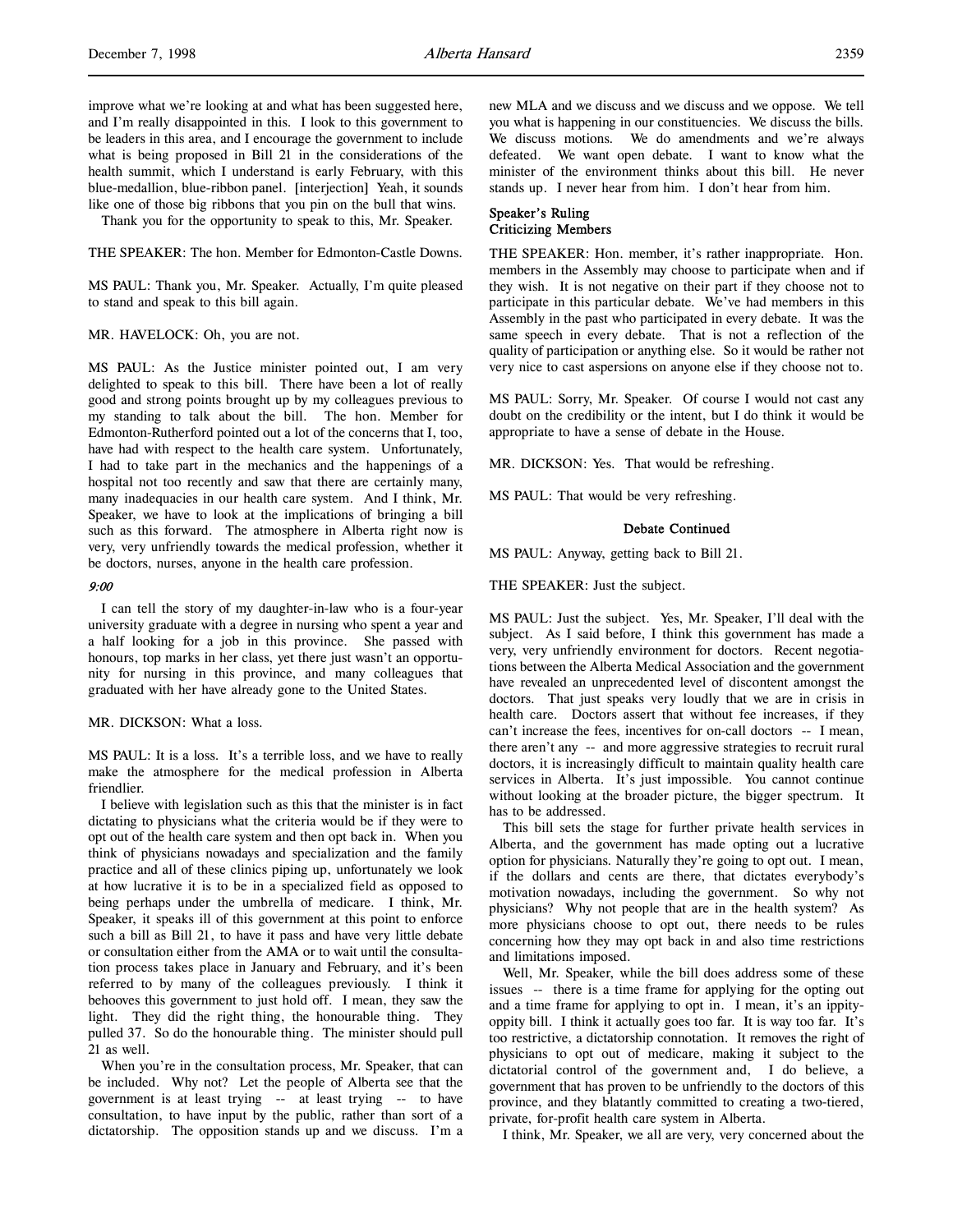private, for-profit health care system that seems to be the direction that the government is taking. We have spoken to that issue on many, many occasions, and I think it really, really needs to be addressed. That's why I think Bill 21 should wait until the consultation process does take place in January or February. I think that it really just makes perfect sense. I mean, it doesn't make sense not to. It's irrational.

## MR. DICKSON: What's the rush?

MS PAUL: The hon. Member for Calgary-Buffalo said, "What's the rush?" What is the rush? Why do we need to put this through right now? I can't find anything in the bill, in the research that I've got that indicates that there has to be a rush. We have one doctor -- one doctor -- out of over 4,600 doctors in this province who has opted out. I mean, does it make sense to put in legislation, to waste the time of this session discussing Bill 21 when all we have to do is have the bill pulled, get on to meaningful discussion on other legislation that is more important, not that I'm dismissing that health care is not important by any stretch of the imagination, but I don't think this has to be addressed at this time. With the review that should take place with Bill 37 and the input from Albertans, not just us sitting in the House -- I haven't had a chance to talk to constituents. We're doing general meetings, constituency meetings. We need input from Albertans. What do they think? What would they think if they went to their doctor who has opted out -- they're not aware of it -- and all of a sudden they have to come up with coin when you see the doctor. I have four doctors I see. I can just imagine what costs that would incur if that happened to all of my doctors. Everybody in this House, hopefully, doesn't have that slew of doctors that they need, but health is very, very important. If you don't have your health, you have absolutely nothing, and if you don't have doctors to attend to your health needs, you have nothing. Mr. Speaker, it is something that absolutely has to be addressed by all Albertans, not just a select few.

We can't discuss health care without looking at the health care of the elderly, people who are getting older in our society. They go to a family doctor. They continue on with that doctor for years and years and years. Let's say that the doctor is seeing a brighter light on the horizon and saying: "Okay. Now, I am no longer going to continue doctoring the elders. I'm going to opt out, and I'm going to start charging a fee." I think that would be devastating to most of our elder citizens in this province. They don't have somebody to stand up for them, to maybe champion their cause with their doctor. The doctors have the choice. They have the option, even though I'm not sure at this point whether they should even be looking at it. I think it's up to the College of Physicians and Surgeons. They're the ones that should be responsible to govern the physicians and not the minister. It shouldn't be something that is dictated through this legislation, and I keep making reference to that word, Mr. Speaker, because that's unfortunately how I view it.

When I looked at the bill and read through it a number of times, I really wondered: what problem is Alberta Health trying to solve? Like, what is the problem that we are going to solve with this bill? Quite often when you have bills that come to the floor of the Leg., they address a major concern or a consensus of Albertans who en masse, as they did with Bill 37, come to the Legislature. They displayed their displeasure. They had time to connect. They had time to talk about the bill. Whereas, Mr. Speaker, with Bill 21 we have not been privy to that time frame. We have not been privy to promote the merits or lack of merits of this bill to the residents of Alberta, and that's why I and all of my colleagues keep bringing up that it should be polled. It should be polled and discussed in further consultation.

### 9:10

I think, Mr. Speaker, that when you talk to physicians, most of them do not want to opt out. Rather, when they talk about opting out, they actually see it as a tool to express the displeasure they have with the underfunding and mismanagement of the health care system. I think that, too, has to be addressed. A few doctors, the four doctors that I've mentioned that I see, prefer not to have the option of opting out of their practice. They feel that they want to do the best job they can. This legislation, as far as they're concerned, is not necessary. It needs more consultation. It needs more discussion. It needs time to have the impact and to have the process that Bill 37 went through. The Minister of Health did the honourable thing and pulled that bill, and that's exactly what should happen to this one.

I think a lot of people have the perception that Bill 21 is actually in support of medicare, but this is really not true. It rings very, very hollow in light of the government's fiscal undermining of Alberta's health care system over the past five years, along with the resulting chaos and reduced accessibility to quality care. That, Mr. Speaker, in essence speaks volumes with respect to this bill. The fiscal undermining of Alberta's health care system has been noted by, as I said before, the hon. Member for Edmonton-Rutherford, as well as the experience that I had in the hospital very recently. I've heard horror stories about shortcomings in the health system on a personal level and at the constituency level. I've had constituents phone and say that the health care system is in major crisis, and I think it would be unfair of members in the opposition, both sides of the opposition, to not express these concerns to government and to make sure that their concerns are addressed as well as can be expected.

Mr. Speaker, I really don't understand why we need this bill at this time. I've brought that up on a few other occasions, and I still will go back to it. I think that at this time it should be pulled and it should be in full consultation with Bill 37.

Thank you very much, Mr. Speaker.

THE SPEAKER: The hon. Member for Edmonton-Manning.

MR. GIBBONS: Thank you, Mr. Speaker. I'm pleased to stand to speak to Bill 21 this evening. Some of the items that I looked at as I was perusing it: why a hundred days' published notice? Is it fair, given that the physicians are not the employees of the Minister of Health? Is there a provision which would allow a physician to opt back in after an abridged time period in circumstances such as remote communities' desperate shortage of doctors? Just who are physicians groups representing? Is the bill a companion to Bill 37? If it is, why don't we just park it right now, give it to the committee, and let them come back. You know, they might even park it forever. Why do we need this bill now? I question this government's plan and insight. Can't we wait for a consultation by the blue-ribbon committee. One of my close friends, a past MLA that sat in here for many years, told me this morning at breakfast that maybe we should call it the blueblood committee, nothing else.

Why wouldn't we want physicians in this province? We're tremendously driven into very much of a shortage of doctors. Why would we want to chase them away? Why would we want to treat them like this? We wouldn't be very smart to speak out, like the third party in this Assembly, against doctors. We're the Official Opposition, Mr. Speaker, and we do respect them. We respect them as being in private enterprise. They're actually out there; they're the ones that are actually turning the wheels in a lot of cases.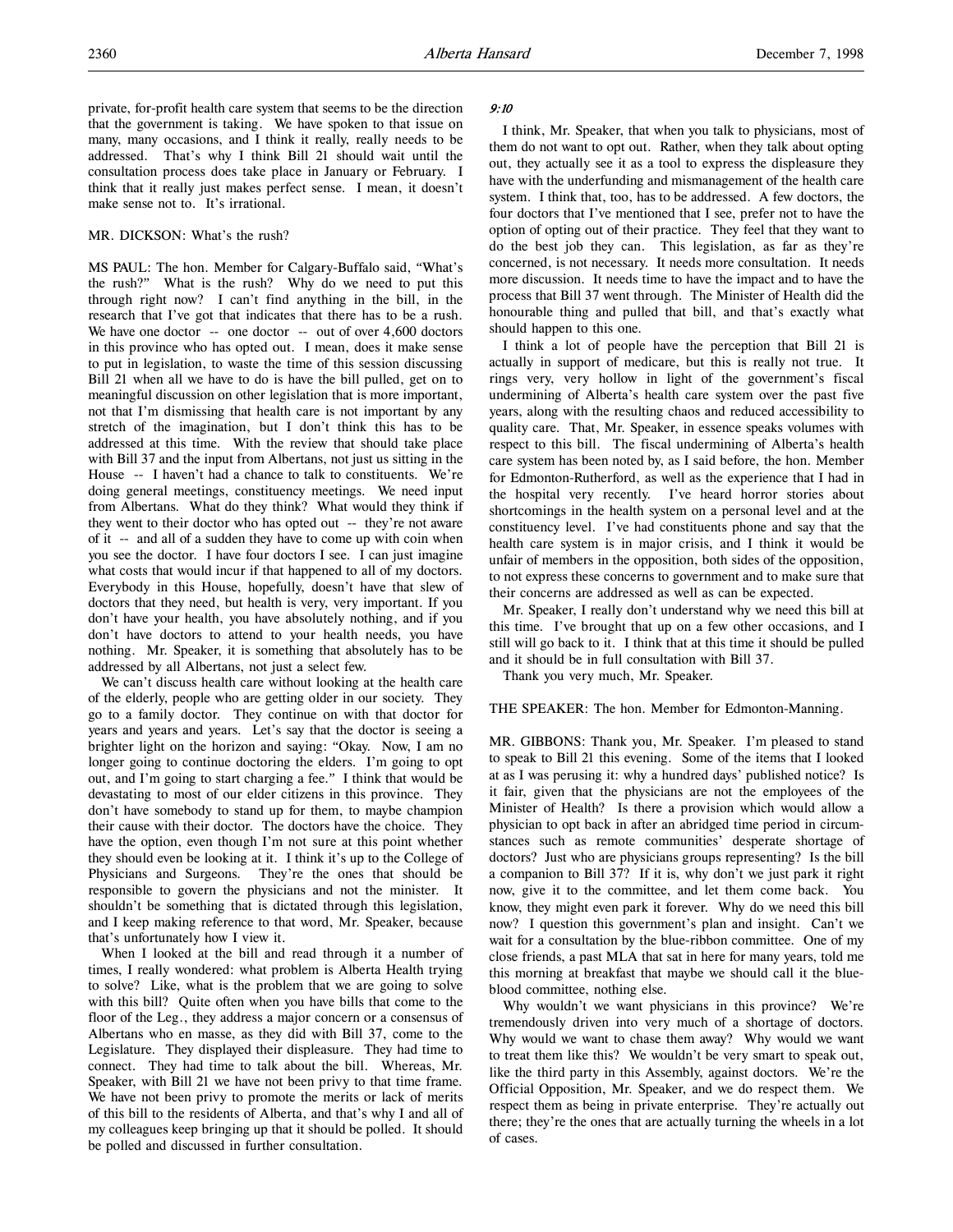I personally lost one physician in the past year, who decided to forget and give up on his province and country of birth and leave our country to someplace where he hopes that maybe he'll have some respect, respect in the fact of not only money but a better life, if you want to call American dollars, you want to call American taxes, personal debt pay-down. [interjection] I might be able to argue with that one too.

Our young graduates in medicine are opting to leave Alberta before hanging their shingles. They're being offered their educational debt paid for, help with a residence, but most of all, some respect. Mr. Speaker, in one of my tours this year I was down in Pincher Creek and talking to the doctor there, who is up in her 60s. She had just finished interviewing quite a few doctors, trying to get them down into that particular area to help out. She was hoping that one of these days she's going to be able to retire, but you know she was having no luck, because everybody she talked to, the young physicians, were heading south, south of the border to the United States.

Mr. Speaker, I'm a representative to this Assembly for the constituency of Edmonton-Manning. Isn't it a shame when an MLA is being lobbied on a frequent basis for help to get into the hospital because of the waiting lists. We listen and we hear of a lot of results coming in saying that the health care in this province is great. Well, believe me, once they get past the waiting period and once they get into the hospitals, the care givers there are fantastic, considering they're overly stressed. They're put into positions that they weren't trained for. They had not even given thoughts that that's what it was going to be like to be a nurse or an LPN or a doctor. They probably wouldn't even have gone into it. When we're looking at the fact that the average age of nurses is 47, you've got to remember that back in the days when they went to university, either you went in to be a nurse or you went into education, both fields. I really believe that there's a lack of respect for education that is really handed out to Albertans.

Then once the patients are in there and once the care givers give them the job, then they have to worry about when they're going to be kicked out. When are they going to be discharged? A better word for that is: when are they going to be ejected? It all comes down to what happens at that meeting in the morning: who's the next number? I do wonder how Albertans read the questionnaire. I have problems thinking that there is an Albertan, an MLA is this Assembly, anybody who has not been approached by or has not had a loved one, a relative, a neighbour, a fellow worker that hasn't been affected by the Alberta health care system.

# 9:20

In my constituency of Edmonton-Manning there is a new facility that has been finished right down to the parking lot: nice trees planted, shrubs out there, and everything. But, you know, this facility is not open. I have numerous phone calls every week asking: why is there just one car parked outside? Well, I keep telling them that that is the security guard telling people to go away and go to the next hospital. You know, the answer that we're getting and the answer that is being spinned in the paper is the fact that there's a lack of money, and then they blame it on the federal government. Well, the federal government has already put well over half a million dollars in equipment in there, so it's not equipment. Does this Assembly believe that it's because of a shortage of nurses? Well, I do. Over four and a half years of downloading, dumping, and letting nurses and all other people in the hospitals go. You know, this government through the health system has let 8,800 nurses go. They're 3,800 nurses short in this province. So let's think about this. Mr. Speaker, I ask this

Assembly: where's the plan? I'm waiting. So are Albertans.

Well, the capital region residents, who have had to put up with the red alerts, were very happy in early October 1997 when the capital region health board finally admitted that they should open up the ICU in the Grey Nuns. But, you know, it took until November of 1998, this past month, before the ICU was opened, 13 months after the recognition and three years after the Grey Nuns hospital went through a major health revamping. Well, now it's open, staffed, and now it'll take a few months to find employees to fill the northeast. I had notification the other day that it's not going to open till the end of April 1999.

When we think about all the young Albertans who have left their province to find employment: will they come back? I doubt it. You know, the young ladies that moved down to Texas, they're marrying Americans. They're not going to come back here. That gets back to what I was saying before. The average age of nurses is 47. Nurses hired for the ICU should be anywhere from 25 to 30. The fact is that they're the only ones who can put up with that stress. The 47 year old is not necessarily looking for other jobs.

MS PAUL: Just be careful with this age stuff.

### MR. GIBBONS: I've got to be careful.

They can't put up with the ICU. They've already gone through that stress. The average, for everybody's knowledge, for physicians in this hospital is 50 plus.

Now, back to what I'm really going to drive at, what the subject of Bill 21 is. It is a physician's right to opt out of medicare. What I'm totally gathering from everything that has been put forward to me so far is that the Tories have created a very unfriendly environment for doctors in Alberta. Recent negotiations between the Alberta Medical Association and the government have revealed an unprecedented level of discontent among Alberta doctors. Doctors assert that without fee increases, incentives for on-call doctors, and more aggressive strategies to recruit rural doctors, it is increasingly difficult to maintain quality health in Alberta. We just went through standing committee, extra money going to 24-hour service. That is something that has been driven home a number of times in this House by other members that I sit with, and finally they recognized the fact that they had to have more money to keep them there.

In setting the stage for further private health services in Alberta, the government has made opting out a lucrative option for physicians. As more physicians choose to opt out, there is a need for rules concerning how they may come back in and the time restriction limitations imposed. Although the legislation does not address this issue, it goes too far. It removes the right of the physician to opt out of medicare, making it subject to the dictatorial control of this government. The government has proven to be unfriendly to doctors in this province and blatantly committed to creating a two-tiered, private, for-profit system in Alberta.

This bill requires that an opted-out physician stay out of the insurance plan for one year. There is no obvious reason for this provision. We have a shortage of physicians in many areas of the province and a shortage in many specialties. There's no need for this provision. The physicians may apply to the minister to be allowed back into the plan before one year is up. To my knowledge there is only one doctor that has opted out. So why are we wasting our breath? Why are we wasting our time in here? The minister has the discretion as to whether the services provided by the physician are required and whether to let him or her back into the plan.

The Alberta Medical Association is unhappy that there was no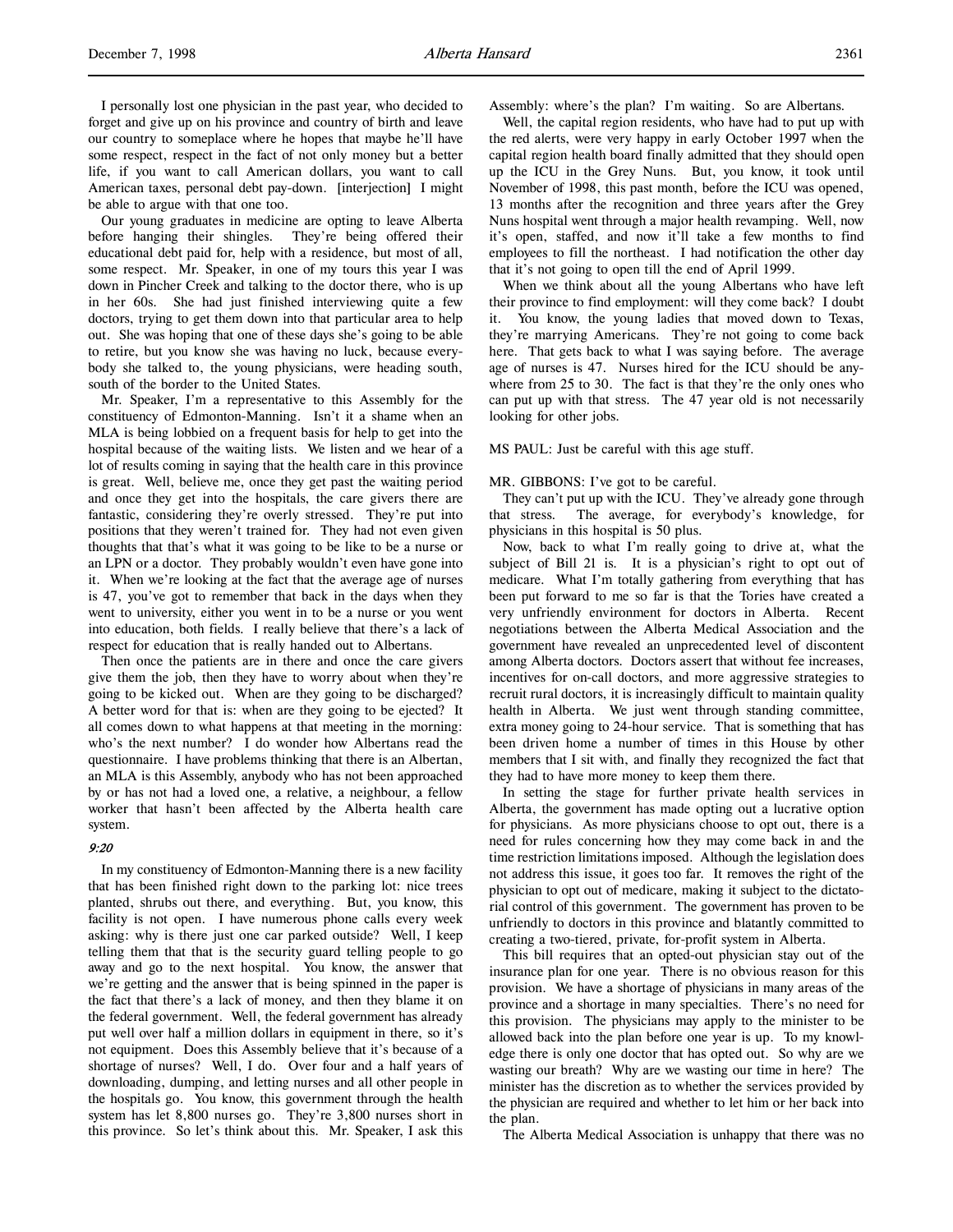discussion with them in the development of this bill or in the development of the amendment. They have also expressed concerns that this bill will fail to prevent specialists such as optometrists from opting out of medicare when times are good and opting back in when they have trouble with their income. This bill prohibits extra billing for insured services but fails to stop physicians from charging for an uninsured service which is provided before the insured service is performed. This is another gray area which Canadian health fails to address.

The main thing that I want to suggest now is that we're sitting at this time with this bill in front of us on an evening where a lot of people think that we should be out of here, but I think it's so important that we should be talking about it for an awful long time yet tonight. This bill should be pulled now and looked at by the blue-ribbon committee. I'll be polite this time. We should just suggest at this time, Mr. Speaker, that Bill 21 be dropped and come again another day.

At that I'll take my leave and let another member speak.

MR. WICKMAN: Mr. Speaker, I know I've already spoken once, but I want to add a few words. I've been quite inspired by some of the thoughts of my colleagues, and I thank you for what you've said up to now. There are some points that have been said, though, that could be elaborated on a bit more.

There have been references made to this one lone doctor that has opted out of the system, a doctor from Red Deer, in the backyard of the Provincial Treasurer. Now, this particular doctor -- it's Dr. Bakken. I think we all know it's Dr. Bakken. Dr. Bakken didn't opt out of the system because she wanted to set up a private . . .

#### MR. DOERKSEN: It's not Dr. Bakken.

MR. WICKMAN: I'm sorry. It's not Dr. Bakken. That member is correct. Dr. Bakken didn't opt out. The other one opted out. She opted out . . .

# Speaker's Ruling Referring to Persons by Name

THE SPEAKER: Hon. member, just a second, please. The point was just made. It is always dangerous for hon. members to mention names from outside, because if they mention someone in error, that person has no way of defending herself or himself. So let's try and avoid that.

MR. WICKMAN: Point well taken, Mr. Speaker, and I thank you for bringing that to my attention.

#### Debate Continued

MR. WICKMAN: The doctor we are referring to, however, we know is from Red Deer, and we know that doctor opted out of the system because of frustration. The number of patients that that doctor had to deal with just made it impossible for that person to provide the type of attention they felt they should provide, at the same time make a reasonable income. By opting out, the physician was able to reduce the number of patients, spend more time, and then sort of cater to those that could afford to pay direct billing rather than work through the system.

Now, that's one, Mr. Speaker. I don't know if the minister's ever done any stats as to how many doctors have actually left this province and have opted out of the system to go to the United States; specialists, not specialists.

MS LEIBOVICI: Lots. A cousin of my husband's went.

#### MR. WICKMAN: A cousin of your husband?

In fact, if I recall correctly, were there not billboards from some American recruiting firm trying to entice doctors to leave Alberta to go to the United States to participate in a private practice, where they could set their hours, where they could make a much better living and at the same time not be frustrated by what we see happening here in Alberta? I think the major incentive for those doctors to leave at that particular time was the frustration they felt because of what was happening to the health care system.

## 9:30

Just look at this scenario, Mr. Speaker and Members of the Legislative Assembly. Just visualize this type of system, say, two years down the road, three years, whatever. We have a private hospital, whether it be in Edmonton or Calgary, whatever. Maybe we'd have one in Edmonton; maybe we'd have one in Calgary. That could all, of course, have happened if Bill 37 had been passed or if it is passed in the spring. We could have a private hospital. Once you have the private hospital -- and that would be achieved by Bill 37 -- that becomes a natural lure to doctors to opt out of the system, to become part of this private practice in a private facility, and that would be accommodated by Bill 21. That's why so many of us and why other Albertans feel that Bill 21 is a companion bill to Bill 37.

Now, if we had that type of private facility with private physicians, whether it be in Calgary, Edmonton, whatever, who would they cater to? Who would that facility cater to? There are a large number of wealthy Albertans living in this province. There's a substantial number that have done extremely well, and cost would not be a factor to them. If they could pay to get in the front of the line, to go into a facility tomorrow or the day after rather than have to wait six months to see a specialist, they've got the money to do it. And let's not kid ourselves; they would do it. They would see that as an alternative to the frustration that average Albertans have to put up with.

In addition to wealthy Albertans who could afford that, we have to look at other segments of the population. Look at the Workers' Compensation Board. Workers' compensation is of course exempted from the Canada Health Act. They're not part of the Alberta health care system. Bills for workers' compensation recipients go directly to the Workers' Compensation Board, so they're not governed the same way as other patients. The mandate of the WCB from a bottom-line point of view is to get an injured worker back to work as soon as possible, because when that injured worker is back to work, of course the benefits are no longer payable. Meanwhile, if they have to wait six months for that injured worker to get into the system, to have surgery done, that's six months they're paying benefits to that injured worker because the health care system can't handle his or her particular situation.

So if it cost the board a bit more money, in the long run they would see it as a bottom-line saving. Right now they're paying -- what? -- up to a \$200 bonus to some doctors. And that's done for a reason. That's done because they want that person in the system as soon as possible so they can get them back to work, so they can reduce the amount of benefits they have to pay to injured workers. That stands to reason. So there you have another group of people that would welcome private doctors, would welcome private facilities.

You have Americans, Americans that for whatever reason may prefer to come to Alberta with their cash to use these private facilities and these private doctors. You have the armed forces. The population is there. Why do we want to throw a carrot out and say, "We're going to entice you to do this"?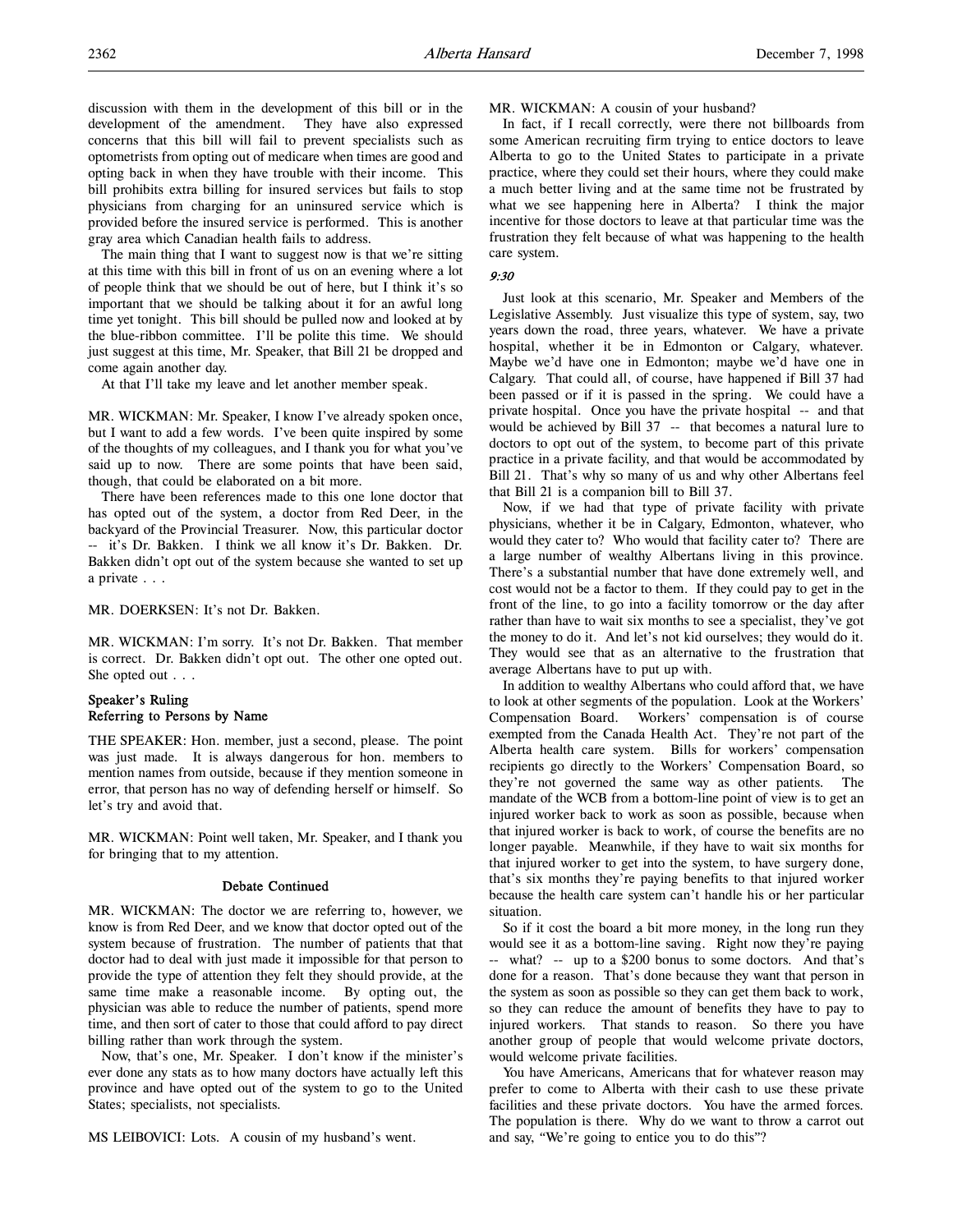Let me talk about one experience I had in the United States, and my fear is that we're slowly heading towards that type of system. This is without any exaggeration at all, and people that have been part of the health care system, people like my colleague from Edmonton-Riverview, would be aware of this. I had a misfortune in Scottsdale. I went to the hospital. I was there overnight, one night. I did have a cast put on. In fact I had two casts put on, which took the physician half an hour, 45 minutes, whatever. I wheeled upstairs into a private room. There's a TV there; there's a phone there. When suppertime comes, they bring a menu, like a restaurant, and you pick what you want. Then half an hour later it's there. Nurses all around, you've got everything you could possibly want, and you sit back and think to yourself: hey, this is a pretty classy operation.

Except for one little shortcoming. In the morning when it was time for me to leave -- and I was in that hospital for less than 24 hours. I went in around 5 in the afternoon, and I came out about 8:30 in the morning. One of the nurses came in. She's got four sheets of paper. She rolls up the foam mattress that was put on top of the other mattress and says: you might as well take this back with you. I said: well, what for? She said: well, you're paying for it; it's costing you a hundred dollars. I looked at my bill: four pages of it, every little item itemized. Box of kleenex: it's on there. Even if you only use one kleenex, they throw the box out and charge you for the box. Five thousand dollars, Mr. Speaker. Five thousand dollars. Could you imagine if I was an American resident, and I didn't have the protection? Christopher Reeve faced that very same problem. He didn't have the protection. Say I had to go in there for 10 days. Fifty thousand dollars.

## MRS. SLOAN: Superman didn't have it.

MR. WICKMAN: Superman, Christopher Reeve, didn't have it. Fortunately he had friends that came to his aid. But you can't count on that. A health care system shouldn't be set up for Robin Williams to come and bail people out. That, Mr. Speaker, is where we could be heading if we don't come to grips with the health care system and look at the priorities.

Now, it's been pointed out that we are now at 31 percent in terms of the amount of dollars being spent on private practice versus public. Sure, one could say that the more we shift from the public to the private, the less demand there is on the public. Let's face it; the less demand there is, the less costs there are. But this is not about the bottom line. This is about health care. If we wanted to, we could intentionally over a period of time keep shifting and shifting until 90 percent of it was private and only 10 percent public. Just think of the great savings to the government in terms of the bottom line. But what would that do to Albertans? What would that do to Albertans who say that the most important thing to them in exchange for tax dollars, the very most important thing is a sacred health care system that provides for them when they need it. They need that health care system when for whatever reason they can't go to work because of an illness, because of a need for surgery. They can't see a doctor. It affects the family. It just goes on and on, Mr. Speaker. I'm sure that other members in this House have had similar experiences.

### [The Deputy Speaker in the chair]

The wife of a very prominent specialist in this city, in my constituency phoned me one day. We chatted on the phone for about 40 minutes. She phoned me because she felt, having been in the University hospital -- maybe her husband was one of those

that attended to me. I don't know; she didn't name him. She talked to me about the frustrations that he had and how they affected her and affected the family. Night after night after night he may not be home until 11 o'clock. Her biggest complaint, she said, is that he was not appreciated. He was not appreciated by the decision-makers. He would not complain though. She said that he was too much of a person to complain. He spent years and years to get into this practice, and he wanted to just do his job as a specialist, as a physician, and he would not whine about it. But she told me -- she spilled her guts out -- how much it hurt her to see what was happening to her husband and, as a result, to the family. That's one case, and I'm sure there are dozens and dozens and dozens of doctors that would tell you the same thing.

One member of my executive -- and some of you will know that individual -- has three children. All three of them went into medicine; all three of them became doctors. To hear this individual talk about how the cutbacks and the changes have affected his children in terms of their different practices and such is sad, Mr. Speaker. It is very, very sad.

I can recall when I was in the University hospital -- and without question, of the various hospitals in Alberta, the University hospital I think is the class hospital. I think it is the hospital that does have the best surgeons that are available right now in Alberta. There's no question that if you're in need of medical attention . . . [interjection] It's in Edmonton-Riverview, yes. That's where you have your specialists.

#### 9:40

When I was in there, my first bout of surgery was done before Christmas, and then they closed down half the operating beds. They closed them down because it was that time of the year. They said that there wouldn't be that much of a demand. But the demand was there. It meant that my first bout of surgery was rescheduled three times. Then my second bout -- because the specialist had a week off between Christmas and New Year's. He didn't dare leave town because he had to remain on call. He took one of those days between Christmas and New Year's to come to the University hospital, spent the entire day doing surgery even though it was his one-week break. He did it because he felt bad for his patients that were lined up in the hospital using beds simply waiting for surgery. Using beds waiting for surgery.

I remember another instance. Two o'clock in the morning I woke up, and I thought this was the final calling. That was the feeling I had. I pushed the buzzer.

# Speaker's Ruling Third Reading Debate

THE DEPUTY SPEAKER: Hon. member, I'm quickly and now slowly going through Bill 21 and wondering how this fits in with third reading of the provisions of the bill. We're supposed to be talking about the provisions of the bill as passed in second reading and in the committee stage. So if we could follow that, that would be helpful.

#### Debate Continued

MR. WICKMAN: Mr. Speaker, you can be assured that I'm trying my very, very best, but it's difficult to not talk about the public system when we talk about the private, to do a comparison. Of course this bill is one component of a possible private system, an aspect of a private system, because it allows doctors to opt out of the public system into the private. I'm just pointing out the value of these physicians, of these surgeons, of these specialists,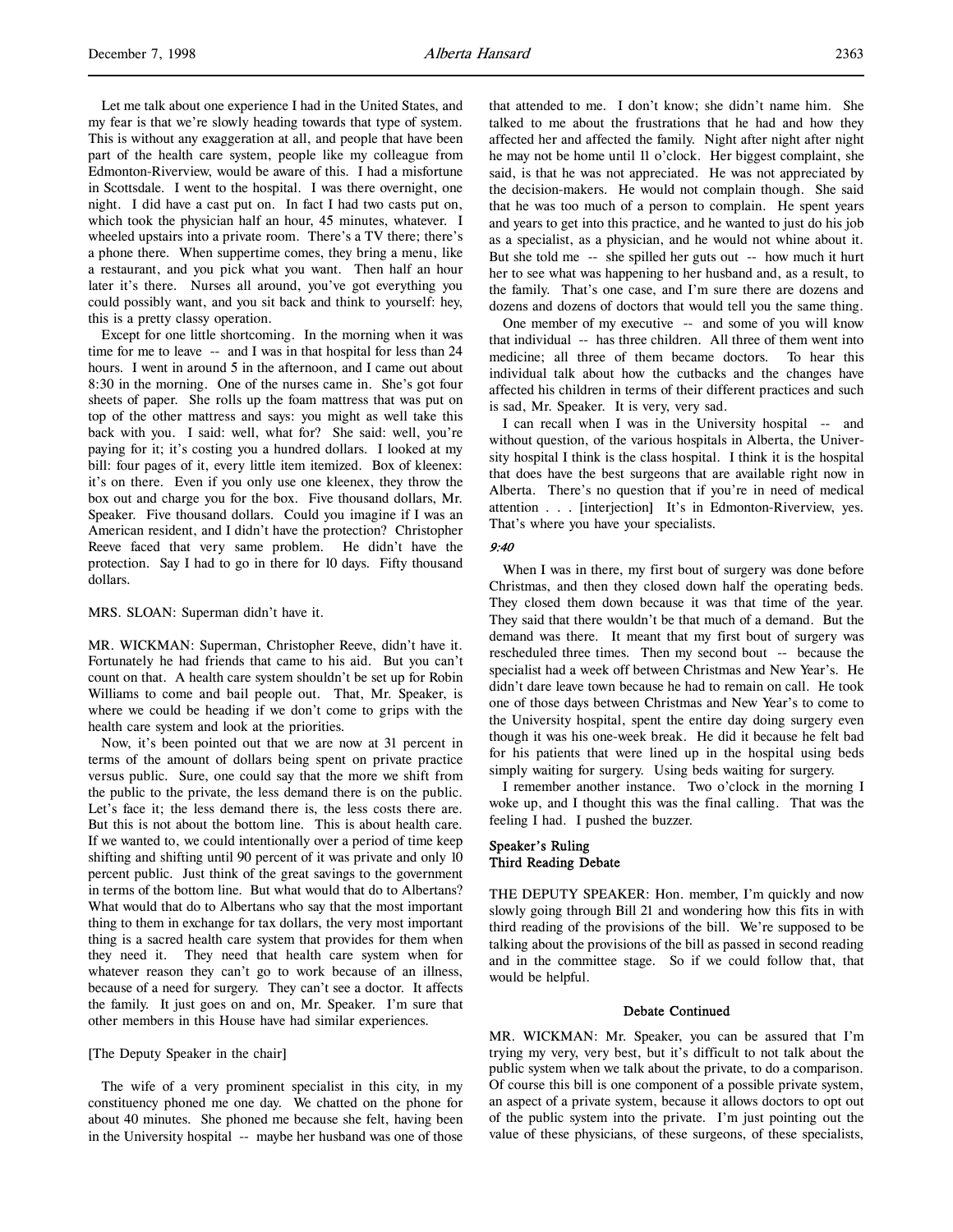how important it is to keep them in the public system. We don't want them opting out. We want them to stay, because if more and more opt out, there's more and more demand, more and more burden on those that are left. I was simply trying to point out from some of my own experiences the problems that physicians face at the present time.

We don't want to add on to that. We don't want to make it even worse for them. How many nights, night after night can they handle working sometimes virtually around the clock, seven days a week? They're on call, affecting their family, affecting their well-being, generally speaking, in terms of recreation, whatever. How long can that possibly go on when there's a bill that would provide for an alternative for them? This would allow some of those doctors to say: "Well, the other side of the coin starts looking attractive. What Bill 21 has done is provided me the opportunity to set up a private practice, set reasonable hours, take a reasonable number of patients, charge and bill them directly, work five days a week or whatever, be like most people are."

Now, isn't that a viable alternative that some physicians would look at, thanks to Bill 21? If they suspected that along with Bill 21 was the possibility of Bill 37, where they could possibly practice in a facility like in Calgary -- I recall somebody describing the facility in Calgary with the certain coloured walls and the carpets. It almost sounded like a resort, like a hotel. That is the type of incentive that Bill 21 could provide for some physicians to opt out, saying, "That's the alternative to what I'm doing now, possibly practising in that type of facility, not in the rat race that I presently experience."

So, Mr. Speaker, specifically what is the opposition asking for with Bill 21? We're not saying kill the bill, never consider it again. What we're saying is . . .

## MR. DICKSON: Park it.

MR. WICKMAN: Yeah, park the bill. Park the bill so it can be considered by the blue-ribbon panel along with Bill 37. If there is a perception of them being companion bills, they might as well be studied together, and this committee may very well come back and say that Bill 37 and Bill 21 are both very, very damaging to the health care system, and that could be the end of this kind of talk, Mr. Speaker. That could be the end of Bill 21 and possibly then we could get about doing what has to be done: trying to restore, trying to repair a health care system that in the last five years has just crumbled, has been devastated, that simply cannot continue the way it is.

Mr. Speaker, I know there are people out there that will say, "Well, this government is doing a good job despite health care." But those people, when they are faced with a crisis in health care themselves and realize exactly what they have to go through, suddenly change their tune, and they say: "Well, possibly I was too forgiving of that government. Possibly the health care system is much more eroded than I initially felt."

The Member for Edmonton-Gold Bar, the Member for Edmonton-Centre, the Member for Edmonton-Calder, and the Member for Edmonton-Manning have all spoken about their constituents and the impact Bill 21 would have. Edmonton-Gold Bar and Edmonton-Centre talked about the number of seniors in their riding and how valuable the health care system is to them, how precious they regard it, how they paid all these years to get that system in place just to see it start to crumble. I can go into my riding; I'm sure the member here from Edmonton-Meadowlark would find the same thing. We may not have the same number of seniors that are concerned about Bill 21 as this

member or that member, but the general population, Mr. Speaker, is very, very concerned. They're not only concerned, saying, "Well, some day I'm going to be a senior, and I'm going to need that health care system." They know that even as a young person they may need that health care system tomorrow. Many of them have used it today. So age is not a total factor, although it is a factor.

In my riding of Edmonton-Rutherford in the initial stages back in 1989 the number one concern was workers' compensation. I know that was shared by many MLAs in this House. You know what number one is now? It's not social services; it's not education. The number one concern that my constituents have, Mr. Speaker, is health care. Part of their concern about health care is what they perceive as this trend towards privatization, and Bill 21 is one of those components that they say could add to privatization.

Again I'm going to emphasize, as I wait for that whistle to blow as I approach my 20 minutes and get my last breath here, that I would urge the government to think very, very carefully, to look at what the options are. The options are that tomorrow they could enter this House, move closure on Bill 21. It's been done on Bill 2. That would wrap things up, wouldn't it? However, that would not be the sensible, reasonable thing to do on Bill 21, Mr. Speaker. That would be irresponsible. That would be ramming it through. Have they already indicated they're going to move closure? They gave notice they're going to move closure on this bill?

#### AN HON. MEMBER: No, on Bill 2.

MR. WICKMAN: On this bill too?

THE DEPUTY SPEAKER: The hon. Member for Edmonton-Norwood.

MS OLSEN: Thank you, Mr. Speaker. I would just like to deal with this bill . . .

MR. HAVELOCK: In a rational way.

MS OLSEN: Thank you. I'm glad you recognize that I'm very rational.

The object of this bill is to clearly define the process for physicians to opt out of and back into the Alberta health care insurance plan. We know that there's been a tremendous amount of debate in recent years over whether physicians should be able to opt in and out, back in or back out again.

We know that positions vary but basically fall into three categories, Mr. Speaker, the first one being that physicians should be able to opt in and out of the plan without restriction. The second one: physicians choosing to opt out should not be allowed to opt back in until a certain time period has lapsed. And the third position is that once a physician has opted out, he or she should not be allowed to opt back in at all. There are varying degrees of agreement and consideration given to those three categories. What this bill serves to do is decide when that's going to happen and if that can happen.

First of all, the minister is now making this bill require that physicians provide 180 days' notice to be given in order for a physician to opt out of the Alberta health insurance plan. Prior to this, Mr. Speaker, the physician had 90 days. I guess I'm a little concerned. One of the things that I constantly hear this government talk about is its need to consult: need to consult stakeholder groups; need to consult different groups they are having a discussion with. In this bill they choose not to do that. They choose not to consult the Alberta Medical Association, and they have indicated that this is too long a time. They would rather see 90 days' notice.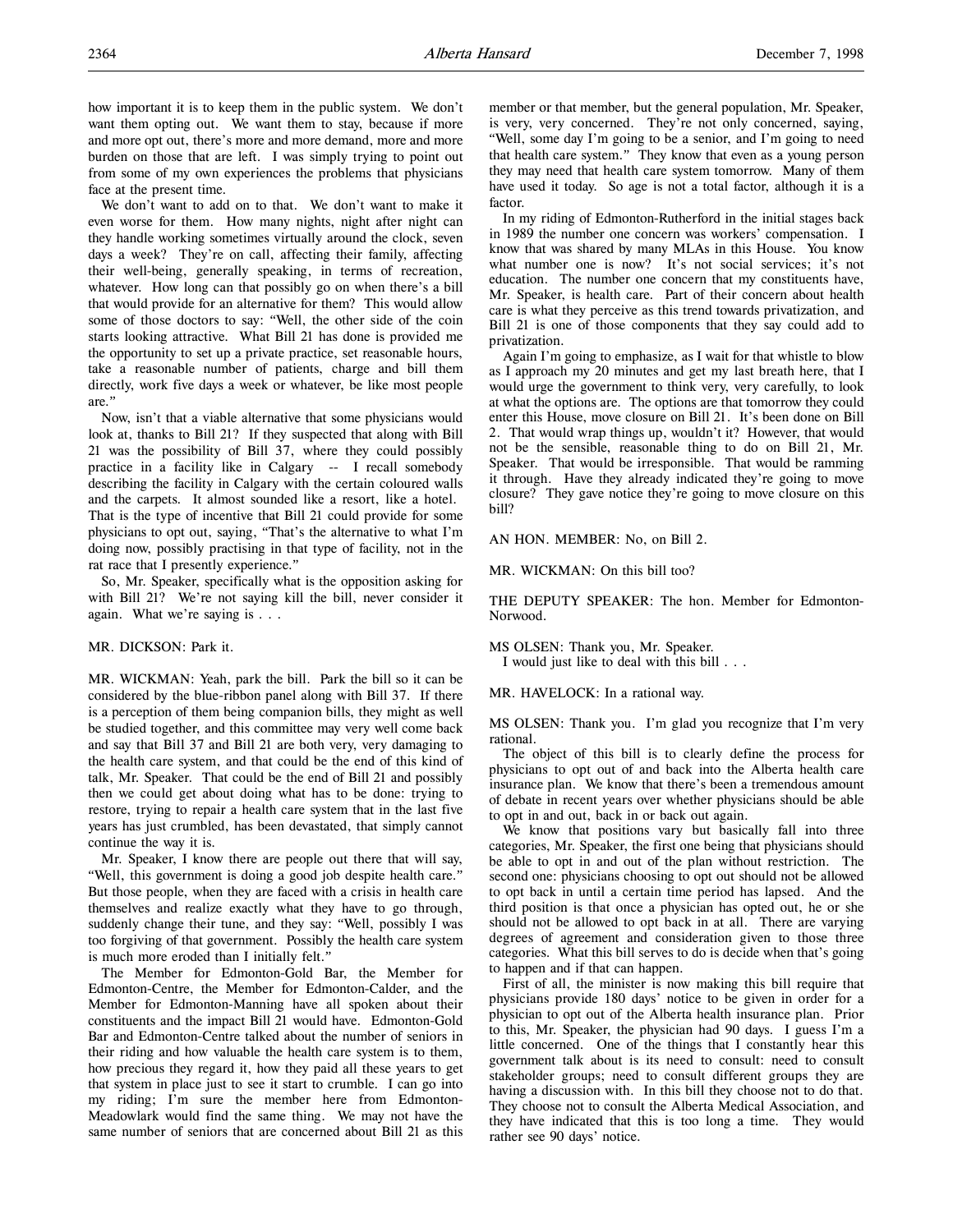When we look at the roundtables on health care and we look at the blue-ribbon panel and we talk about the health summit, all of those are consultation processes of some sort. But what the government has failed to do with this bill and this amendment is that they have absolutely failed to consult, consult with the very people this bill impacts, and that in fact is the doctors. They haven't had discussions with the Alberta Medical Association, and in fact the Alberta Medical Association doesn't agree with this particular bill. The government's position, Mr. Speaker, is that they need the 180 days in order to advertise, in order to allow them to recruit physicians if the physician opting out needs to be replaced. Well, I would suggest that in this province if a physician is opting out, there is a dire need to have another physician in. However, does that give the government the responsibility of deciding when this will be? No. The minister should reflect upon what his job is. The doctors don't work for the minister. The doctors are not employed by the minister. Therefore, they need to be able to have that latitude to make those decisions for themselves and not have to worry about the special relationship that they need to establish with the minister.

Now, another thing this bill does, Mr. Minister, is that it requires that an opted out physician stay out of the insurance plan for one year. I can't find any obvious reason for this particular provision. I'm wondering why we would want to, in a climate like Alberta's where we're having difficulty finding certain specialists and certain doctors -- my colleagues have all discussed that in their debate. In fact, in the rural areas we find it very, very difficult to recruit physicians, and certainly we see our specialists leaving. Our specialists are going down south where they feel the grass is greener. Well, in that case, would we not want a doctor to opt back in if he chooses to do that? Why would we want to hold him to a year when we are in dire need of physicians? The minister has discretion as to whether the services provided by the physician are required and whether to let him or her back into the plan. What can happen is that doctor A provides certain services, so the minister is going to say, "Okay; you can come back in, but, doctor B, you can't come back in because we think you're irrelevant and the services you provide are irrelevant." But that clearly rests with the minister, and I think that is absolutely wrong. That should be a doctor's choice.

Now, Mr. Speaker, we've heard a lot about the issue of private health care and what this may provide. Well, I would suggest that right now in this province we are having a climate change, and that climate change is toward private health care. Allowing doctors to in fact work outside of the system only contributes to that particular climate change.

I'd like to reflect a little bit if I could, Mr. Speaker, about the HMOs and the issues down south they have in their private health care system. Doctors there don't opt in and out. They are, for the most part, out. They're private, and what they do is they bill privately, but let's not forget some of the consequences of that. We know that 54 percent of Americans are concerned that their health insurance will disappear if they or their families become very sick. This isn't a private system where doctors have opted out. We also know that the attitudes of Americans are different depending on the kind of health insurance they have. For instance, in the fee-for-service end of it 78 percent of Americans are very satisfied with their choice of doctor. But when they go to the managed care option, which is a type of care where there is no control -- you sign a contract; you sign in and you give up your right as a patient to have any say in your health care

treatment. You are tied into a certain doctor; you are tied into a certain hospital. So that's important to think of.

When we look at private health care -- there's a joke going around in the States, Mr. Speaker. The joke is: how can you tell that a death certificate was filled out by an HMO doctor? Well, the answer is: because he signs his name under the cause of death. That's the respect they have for the private health care system in the United States. Those doctors, as I said, are not opted out; they're out. We don't want that climate here in Alberta. We don't want the kind of climate where we're promoting more doctors to be out than in because it becomes the thing that's right to do, because if you can't get satisfaction inside the system, you go outside. So I have concerns about this government creating a climate that creates a need for doctors to opt out and creates a need for private medicare.

I might bring to the attention of this Assembly that in the United States they have 22,000 pages governing medicare alone, 22,000 pages. That's not those regulations that apply to each state; that's federal regulation. If that's not bureaucracy at its best, I don't know what is. I don't want us to ever in this province get to the point that the employees of Alberta health care can't in fact even read the documents that we've produced. I fear that by going the route of opting in, opting out -- docs can make their decision; docs can't make their decision -- we've created a confusing climate. It's a climate that is absolutely working its way towards a private system. I can see no other reason, no other reasonable reason to have this particular Bill 21 other than to promote and create a climate of change, and that change is to private, for-profit hospitals. So I think it's important.

The other issue I'm concerned about, Mr. Speaker, is that the bill introduces fines for violating the provisions on extra billing of up to \$1,000 for the first offence and up to \$2,000 for the second and subsequent offences. The key word is subsequent offences; okay? Fines could certainly be larger considering the costs of some of these procedures. And shouldn't other penalties be involved if a doctor continues to violate these provisions, such as maybe expulsion from the plan?

Let me say this. Bill 1, that was introduced in this House this session, Bill 1, sponsored by the Premier, that bill has a penalty section in it of up to \$25,000. That's the penalty section. But in here, in this bill, in Bill 21, we don't have those kinds of penalties, and guess what? Do you think the docs maybe should be paying a few extra bucks for breaking the law continually? They make the dough; they should pay. Set the fees and the fines at the level of their income. That might make them think twice, but I would guess that \$1,000 or \$2,000 isn't a lot of dough to a heart specialist. I really don't believe that is a real penalty.

## 10:00

Mr. Speaker, there's other legislation that has higher penalties than that. In fact, that reminds me of some of the environmental protection laws where violators continually go back to court, back to court, back to court and get a little slap on the wrist. Let's not forget that many of these violators in environmental protection are the Alberta corporate elite. Those guys can afford to pay those fines. The docs are the elite in this province. They can afford to pay the fines; all right? If they don't pay the fines, what happens? Do they go and do an in-default time of 30 days in jail? Lo and behold, if they do it at the wrong time and they won't get the vote, you can rest assured that those docs would be kicking up a stink. So I think that's an unreasonable penalty. That penalty should be a lot higher. It should reflect the position and the compensation that doctors get in this province. That would help to deter the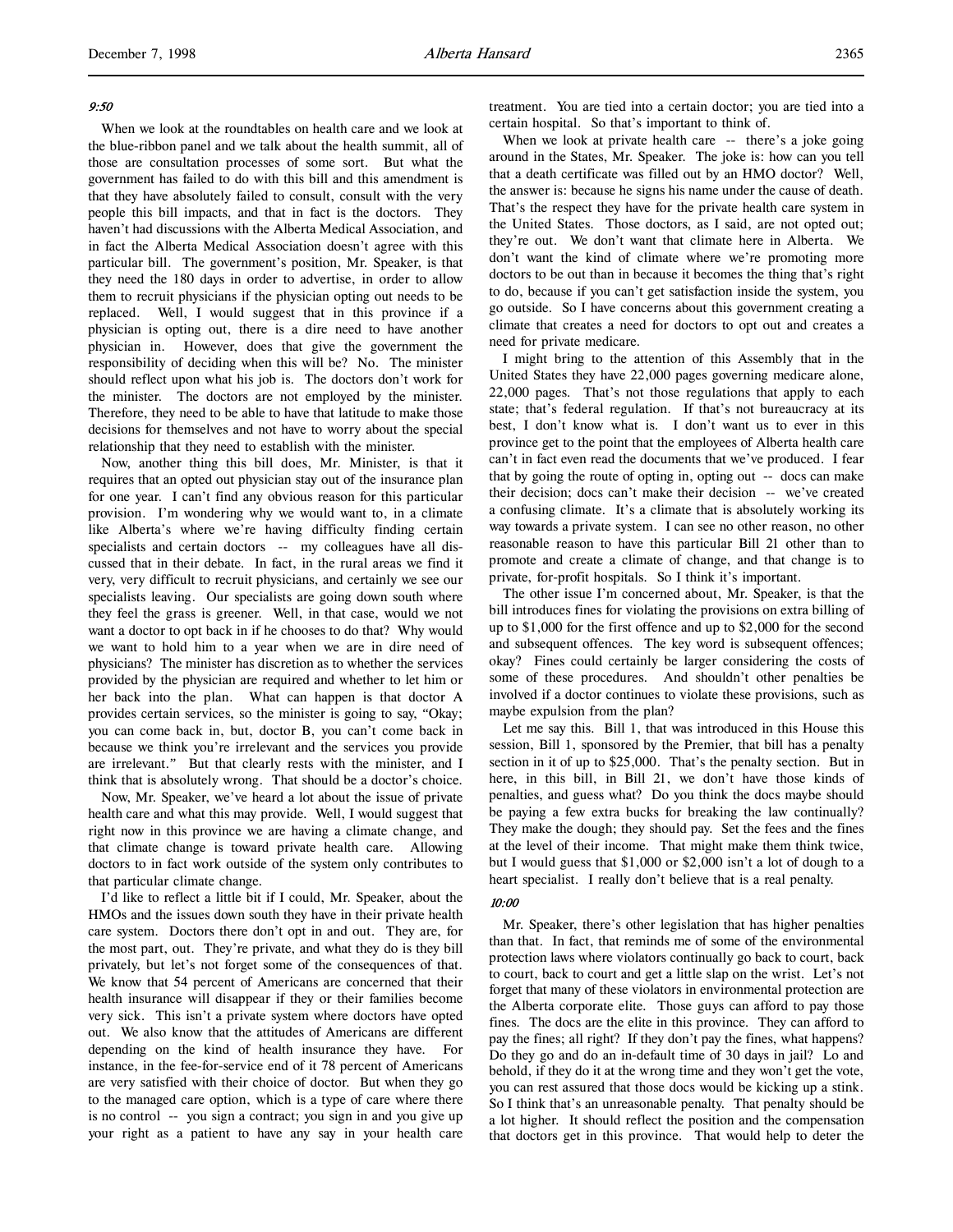doctors from violating any of the provisions on extra billing.

We've discussed at great length the notion of how many doctors have opted out in this province. Well, if one doctor has opted out, out of approximately 4,600 or 4,700 physicians, why do we need this bill? What is the rationale behind creating legislation for one doctor unless the climate is going to change? Climate control, not in relation to the Environmental Protection department over there -- climate change and climate control here are different. It's for-profit hospital services. That's what we're looking at here, and that's what this bill is directed towards, in my view. I can see no clear rationale for this particular bill, Mr. Speaker. It's not evident on the face of it. It's not evident that the docs or the AMA have been consulted and want it, and given that, I think that the minister, if he really, really means that he wants to consult with Albertans, will then shelve this bill until his health summit has been convened and this bill comes up for discussion at that particular summit and can be discussed in a public way.

Well, certainly Bill 37 has been shelved, Mr. Minister.

MRS. SOETAERT: A son of 37.

MS OLSEN: Well, this is probably the daughter of Bill 37 or the cousin. Call it what you will, Mr. Speaker.

The bill itself provides Albertans with not very much, and for one doctor at this point -- I would question the motive behind this bill. I would question why we need this bill. If the minister is not going to shelve this bill, I would question this government's true motive behind consultation, because I would then say: they don't really mean it. Mean what you say; say what you mean. If you're going to consult, consult, and put this bill on the Order Paper with Bill 37 and everything else after the consultation has occurred, Mr. Speaker.

With that, thank you.

MRS. SLOAN: Well, Mr. Speaker, it is a privilege to arise this evening under the context, unfortunately, of an obscure closure motion by the government with respect to their introduction of voting on the previous question. However, we have a bill before us that has been well debated by my colleagues with respect to its intent, its companionship with Bill 37.

#### AN HON. MEMBER: What more can be said?

MRS. SLOAN: There is so much more to say on this bill, and I'm just getting started.

Where I'd like to start, Mr. Speaker, is with this government's annual report, the 1997-98 annual report, with respect to Bill 21 and the provisos that physicians in this province should be afforded a legislated process to opt out. When I look through the minister's message, his message to Albertans about what this year would hold in health care, oddly enough I do not see any reference to providing a legislated process for physicians to opt out. If we were an accountable and a transparent government, isn't it strange that we would not want to say to citizens: we are in fact going to create such a process?

It's further interesting as you go into the report. Specifically, the ministry talks about new initiatives. Do we see the Alberta Health Care Insurance Amendment Act and the identification for citizens that there will be a legislated process to provide for the opting out of physicians and private, for-profit practice in health care? No, we do not. We say that we're "reviewing the boundaries for regional authorities." We say that we're "negotiating a new agreement" with the province's physicians. But not once do

we identify that we are going to proceed with this legislation.

Then, lo and behold, there's a section on new legislation. When we read it, does it say that we're going to provide a forprofit process to provide for for-profit practice for physicians? We talk about the Health Information Protection Act. We talk about the Health Professions Act, the Personal Directives Act, and the Protection for Persons in Care Act. But we do not talk about Bill 21. We don't talk about the Alberta Health Care Insurance Amendment Act. This government says that they've consulted. In the document that would inform Albertans what the intent of their government is with respect to health care, Mr. Speaker, there is not a single word on this piece of legislation. It's appalling, absolutely appalling.

But what is worse? Then we set out for the citizens of this province what our goals are with respect to the health care system. Goal 1 says that the "overall directions for the health system [should be] clear, coordinated and understood by Albertans and by those in the health system." Well, I wonder what that means in the context of Bill 21. We have a bill that on its face only provides a process for physicians to opt out. But then what? Where do they practise, and by what rules and authority do they practise, Mr. Speaker? How, in fact, are they going to operate within the province?

We know that currently there is not a pool of private, for-profit facilities, although the hon. members across the way would like to and wanted to provide for that in Bill 37. We do not have a pool of facilities that are ready and waiting to allow these physicians to practise in. There's a whole raft of double standards and inconsistences that arise when we say that physicians can opt out into the private sector. Do we in fact know what complications will arise with respect to the College of Physicians and Surgeons and their ability? As an example, do their standards of practice apply succinctly to practice in a private setting? Have they contemplated that when the framework for that type of practice is not in existence, as it is in the public system?

As one example of that, we have a process where there are within the facilities medical bylaws established. When physicians get privileges to practise in a public hospital, they participate and conduct themselves within the medical bylaws of that facility. So has this government, in preparation for passing this bill, brought forward bylaws that would be required for the practice of physicians in for-profit facilities? Not to my knowledge. I wonder: if the College of Physicians and Surgeons were asked, would they know if such bylaws have been brought forward?

#### 10:10

So in essence we're supposing that we're sending physicians off to practise, and the framework that they will practise in is, if anything, obscure. But what is more troublesome than the fact that we are advocating that well-intentioned professionals will enter into this mire is that we are risking the public safety by constructing such a system in a haphazard, contrived, manipulated, and ill-prepared fashion. It's just more grist for the mill in terms of this government's ineptness, Mr. Speaker, but it's come to be a course of approach and practice that in this province we have learned to expect.

Now, one of the other aspects, again, in an even more interesting report, is if you look at the accountability document. I referred to this document earlier today in the context of debate on another bill, but it's even a better reference, Mr. Speaker, in terms of Bill 21. In Accountability: An Action on Health Initiative, page 24, it actually asks the question: "What types of formal relationships should be in place between regional health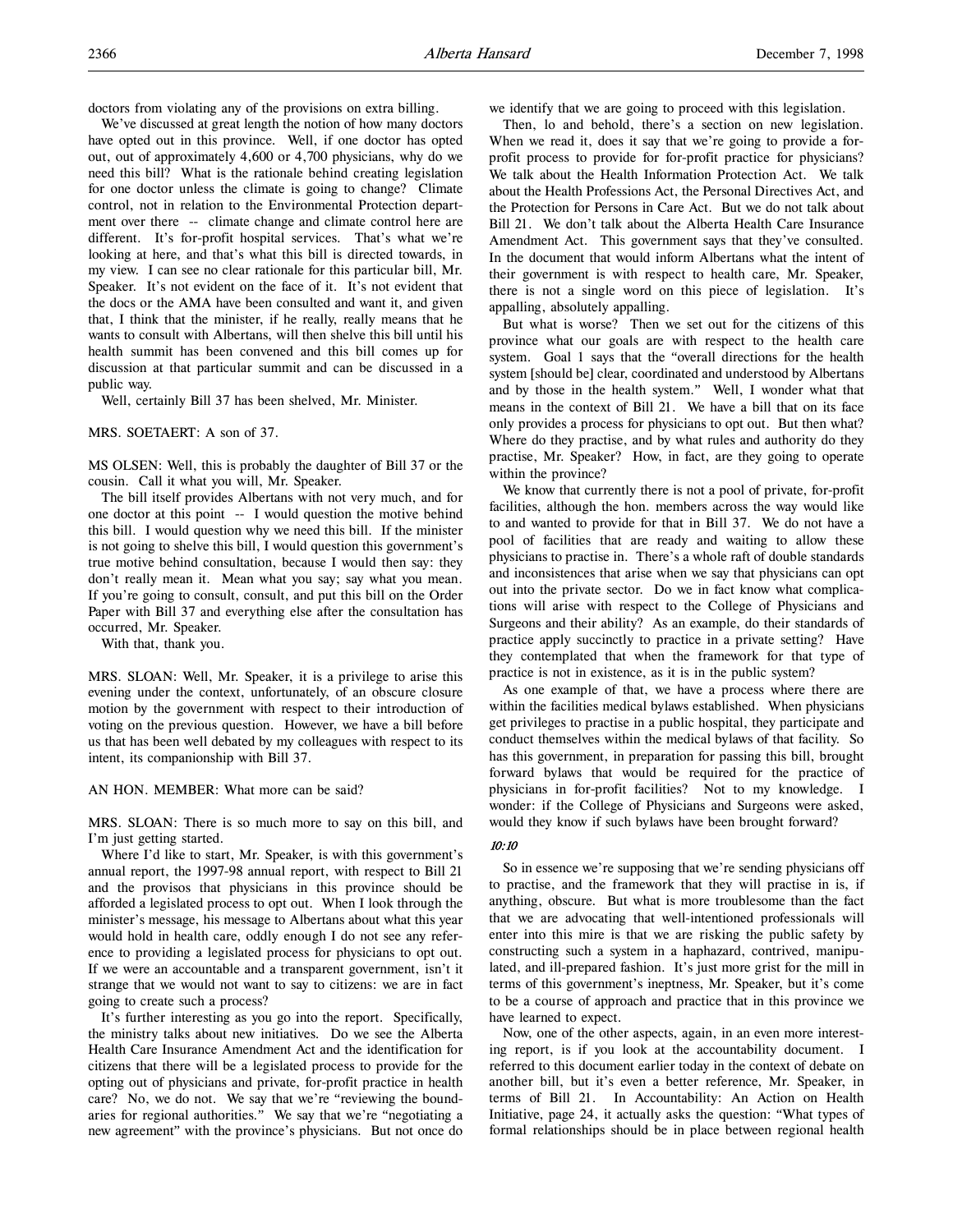authorities and private practice physicians?" Well, I wonder if that question has been answered. I wonder if there has been any work done with respect to that question.

# [The Speaker in the chair]

The questions are asked: should alternative payment methods be developed for private-practice physicians, and should fee-forservice funding be reduced? Now, what is that a prelude to? Currently what we have is a substantive list of services that are offered both in the public and the private systems, everything from cleft palate repairs to mastectomies to invasive angiogram procedures. What happens when we have physicians opting out? Are those physicians going to be able to provide those services in a for-profit, private manner, or are those services going to be in the sole jurisdiction of the public health care system? Well, it's not clear. In fact, I would say, Mr. Speaker, that what we will have when we get a core group of physicians that want to practise in a for-profit manner is we will see them lobbying this government to make that list, that gray list of procedures, a fully private jurisdiction.

You could certainly see the rationale from their standpoint. I mean, they want to make a living. But from the public standpoint, why should a woman that wants quality services for a mastectomy have to go to a private, for-profit operator? Why? We have conditions within our public health care system currently that are so deplorable that we have women being sent home the same day they've had mastectomies, with their drainage tubes still in place, and that is because we have a government that consistently has underfunded our public health care system to facilitate, to create the bed for this private, for-profit process: Bill 21, Bill 37, and the like.

Just to revert, I've actually now found my reference with respect to the bylaws, the medical staff bylaws that I spoke about. We require now in the public system that health authorities must establish bylaws through which medical staff are required to operate. These bylaws currently are approved by the minister. Now, I don't suppose the minister is anticipating any bylaws that would be created in a private system that he would have the jurisdiction to approve, but in the public's interest why wouldn't he? Why wouldn't the approval of the medical bylaws be a component of Bill 21? When are all of these adjunct issues going to be addressed, Mr. Speaker? Otherwise, the bylaws in fact set out, I guess in a way, practice protocols of sorts. If medical staff do not abide by those, their privileges can be suspended or revoked.

In the private system let's say that a private, for-profit practising physician doesn't want to adhere to the rules and doesn't want to stay within normal standards for billing on a particular procedure. Let's say that he needs to make a big car or mortgage payment in one particular month and decides that he's going to bill his patients. That's okay. That's what the Treasurer is indicating. The reality is that there are no rules. We're going to allow, we're going to create, we're going to approve tonight in this Legislature -- the government will approve; the opposition will most certainly oppose the bill -- a process to allow physicians to opt out, and we haven't done a single piece of work to define the framework of accountability for those physicians and the protection of the public in this province, not a single stitch of work. We haven't even had the guts in our provincial Ministry of Health annual report to lay out that it's being done. What kind of government is that, Mr. Speaker? Cowardly, weak, secretive, not at all alive to the responsibilities they have.

The other aspect of the debate is that although the government has been nibbling away at the edge of this issue, we have not in

this province concretely said what is core and noncore. To me, this bill is another up of the ante. It's another way of providing another mechanism that requires that we push further ahead in determining what is public, what's insured, what's private, what's not insured. That agenda has been here for a long time in Alberta. The government has been silently, quietly championing that as far back as 1994. This is just another way of trying to get that formally on the agenda.

Another even more serious question is: what relationship will these individuals in this sector of service provision in health care have? What processes of reporting will be required to offices like the provincial Ombudsman, the Auditor General, or perhaps even the Alberta Health Facilities Review Committee? Will that be under the jurisdiction of that committee or will it not? Currently, those offices are a component of how the public can make public programs and government accountable, but it is not clear that the private practitioners, the facilities operating in a for-profit manner would be under the jurisdiction of those offices, Mr. Speaker. That is also a huge issue in the protection of the public, and it's a huge issue of government neglect for not addressing those things in the context of Bill 21.

## $10.20$

It's also of interest in the context of Bill 21 to recall and remember some of the historical occurrences with respect to the province's physicians in the past five years. We have not by any stretch had an environment in this province -- and this was referred to previously by the hon. member -- that has been one of respect and value. In fact, the government's relationship with provincial physicians has been a real ebb and flow relationship for the past five years. We've had several rounds of contentious negotiations. We've had physicians engaging the public in the declining status of health care: the Tell Us Where It Hurts campaign and the most recent one. In fact, the lunacy of it is that we see the province's physicians having a higher bar of accountability and a higher bar of consultation than this provincial government has. We had a whole process in which physicians were to establish and implement alternatives in primary health care delivery. Of course, the most recent is the obstetricians' dispute and this government's waffling about who's responsible and trying to toss the ball to the college or the AMA. If it weren't so sickening, it'd be hilarious.

So in the midst of all of that, those two organizations and all of their respective memberships are now confronted with a bill that they haven't by any means endorsed. There are more questions than there are answers with respect to how it will be applied. I mean, the long and the short of it is that this government doesn't care. They do not care. They would just as soon be home schmoozing in their Christmas receptions having a glass of Christmas cheer than addressing the issues of public accountability and safety in Bill 21. I'm being very artful this evening, Mr. Speaker, in the interests of the season. However, I am completely serious with respect to my comments and my concerns about this bill.

So we have more than enough reasons, I believe, that we put before this House that the government should do the right thing and pull this bill, but they won't. I have no faith, because they're not advocates for public safety, and they're not advocates for public health care, and they're not advocates of a democratic government. But one day this province will have the privilege of being represented by a government that is alive to those issues. I look forward to that day, Mr. Speaker.

Thank you very much.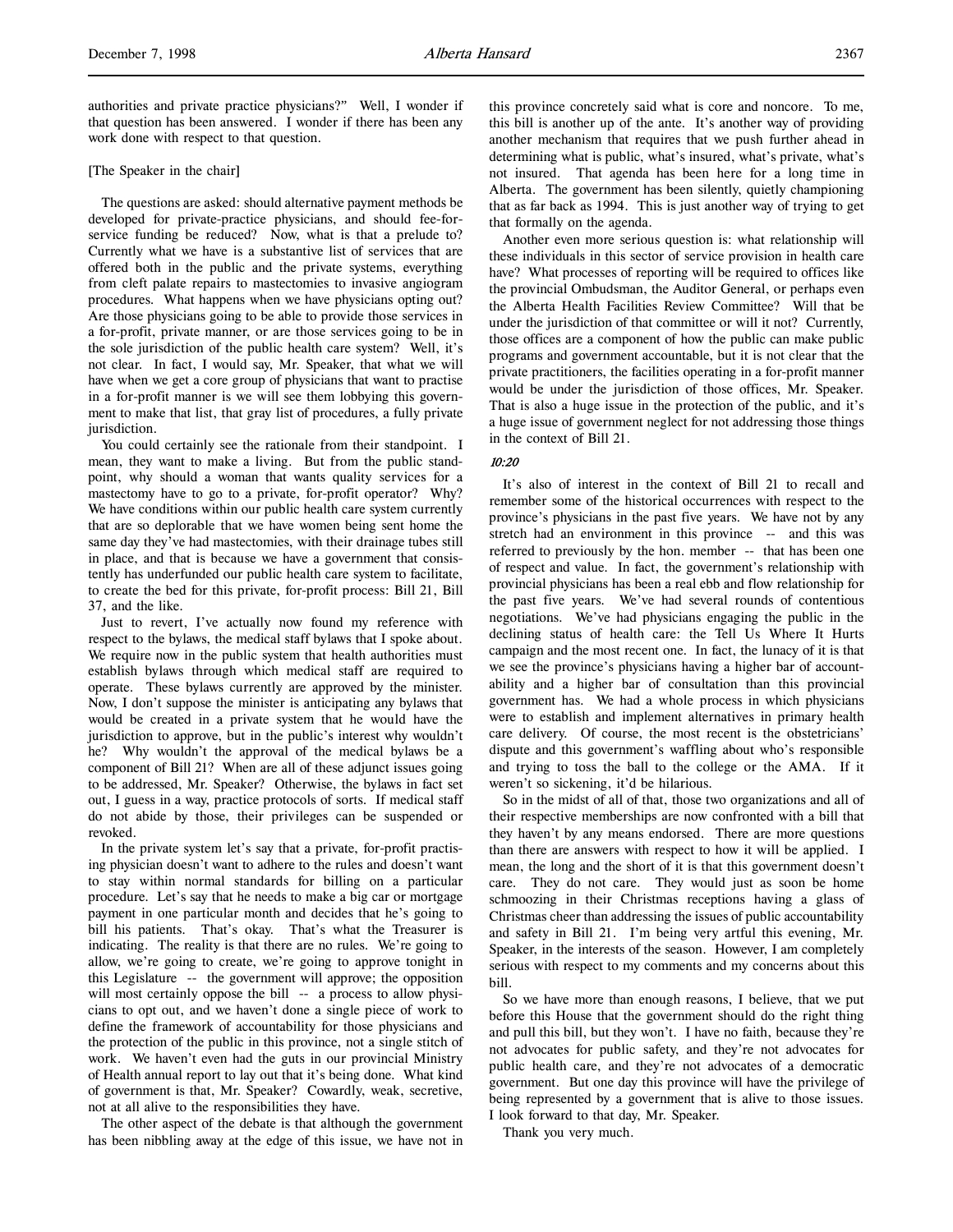THE SPEAKER: The hon. Member for Edmonton-Meadowlark.

MS LEIBOVICI: Thank you, Mr. Speaker. I've been listening with great interest to the comments of both sides of the House, and it's surprising how sometimes the members on the other side appear to have their shorts tied in a knot. It changes their voices and makes them say all kinds of funny things. Exactly like that, hon. minister. You know, I wonder if maybe they should just go outside and stretch a little bit. It might make them feel a bit better and might make them listen a little bit.

THE SPEAKER: Hon. member, I'm going to ask you to focus on the bill that's before us. It's called Bill 21. That's the subject.

MS LEIBOVICI: Thank you, Mr. Speaker, for keeping me on track. I do have a tendency at times to wander. It's been a long night, and I guess we'll be longer yet.

Bill 21, as you so rightly pointed out, Mr. Speaker, is called the Alberta Health Care Insurance Amendment Act, 1998. We are in third reading in a stage of third reading that is effectively a closure stage. That in effect tends to colour the quality of the discussion in that the government feels that they have us over a barrel. The reality is that this is not an issue of winning in this Legislative Assembly, but it is an issue of what provides good legislation and how one provides an example of good government.

Now, it is no secret. Bill 21 is a bill that the Official Opposition has dug their heels in on. Interesting enough, the New Democrat opposition has decided to side with the government on this bill and has unfortunately not looked at the bill with the thoroughness with which the Liberal Opposition has looked at the bill and recognized, in fact, that there are many dangers inherent in this particular bill.

When we look at the rationale for Bill 21, it appears that the rationale is to allow for doctors to be able to opt in and out of the medicare plan with some restrictions. At this point in time the issue centres perhaps around one doctor who has taken advantage of opting out of the public health care system. There are approximately 4,670 other physicians who have not opted out of the medicare system. So, again, if we try to follow the train of thought, the rationale for putting this bill into place -- because I strongly believe that we are here in this Legislative Assembly to look at what the bills are, how they benefit Albertans, what standards are put in place, and underlying all of that, there has to be a rationale for putting a bill into this Legislative Assembly - we find that there is only one individual that perhaps could be affected by this bill at this point in time. We do not know - and that doesn't, of course, mean that it doesn't exist -- of any other physicians who are panting to opt out of the Alberta health care insurance plan. As a result, we then need to look beyond this bill and I believe look at this bill in conjunction with some of the other initiatives that we've seen come forward from this government not only this year but over a period of a number of years.

We have seen this government on a number of occasions endorse or attempt to endorse the opening of a private health care sector within Alberta. What this bill could potentially allow for is a revolving door for physicians to move in and out of the health care plan. So please bear with me, Mr. Speaker. Let us pretend that we have this new for-profit clinic opening in Edmonton by Surgical Centres Incorporated within the near future. We could also talk about the potential clinic that might open up with the Three Sisters operation. In order for this clinic to operate, they need physicians. Physicians are quite comfortable within the public health care system at this point in time, but take this particular bill, which allows physicians to opt out for a year and

then opt back in, and take the scenario this way: from January until February, March, April, May, June -- stay with me -- the physician is within the public health care system, and in June 1998 the physician opts out for a year, that takes him to June of 1999, when that physician opts back in. That's very convenient when you come to some of the specialists who in fact have a cap on the amount of earnings that they can in fact earn. So it would be very profitable for them to opt out for the year, still remain within the public health care system for half a year, attain their cap, and continue on in the private health care system. Works very nicely with a private, for-profit clinic that only does, surprisingly enough, day surgery; didn't need Bill 37, didn't need permission from the college because it's only day surgery. As the hon. Member for Edmonton-Riverview pointed out, vasectomies are now being done on a day surgery basis. There are many operations that in fact should not be done on a day surgery basis and are now because of the cutbacks within the public health care system. So we see a potentially innocuous housekeeping bill, whatever the terms are that have been used in the past around Bill 21, having a far-reaching implication with regards to public/private health care.

## $10.30$

Interestingly enough, in the consultations that the minister has done around Bill 21, there is no support from the College of Physicians and Surgeons and there is no support from the Alberta Medical Association, two of the groups that would be most affected by Bill 21. Again, what does that tell you? I keep looking for the rationale. What I believe that says is that both the AMA and the college realize that this bill is not necessary, that this bill may in fact provide for a movement both in and out of the public health care system that they in fact do not want to see, and that this bill will in fact undermine the public health care system by allowing for the opting in and opting out to occur.

The bill itself has implications with regards to one of the favourite subjects of the Member for Calgary-Buffalo, that I am not sure he has mentioned to this date, with regards to information. If one examines the bill closely, one notices that information with regards to health care services that are provided to an individual may now be disclosed "to any committee established to advise the Minister in respect of matters under section 8." Before, this was a very limited section that indicated that personal information could only be given "to the Medical Practice Audit Committee." This committee is now, I believe, deleted. So where we had before a situation where private information would only be given to a particular committee, a very limited use of private information, we now seem to have opened it up so that private information of individuals who have health care services is going to be provided "to any committee established to advise the Minister." Now what that has to do with physicians opting in and out of the health care system I'm not sure. I can't find the thread of the rationale to that particular clause in this bill. I should not be surprised, having been in this Legislative Assembly for five years at this point in time and looking forward to my fiveyear pin, Mr. Speaker . . .

#### MRS. SOETAERT: We're past that.

MS LEIBOVICI: Are we? I'll have to talk to the Speaker about it.

In fact, there are many times when we look at legislation and find that there is some clause put into the legislation that does not belong there, and I believe this is one such clause.

We look at the fact that, again, when this bill was introduced in the Legislative Assembly, it was, as bills are always that are being introduced by the government into the Legislative Assem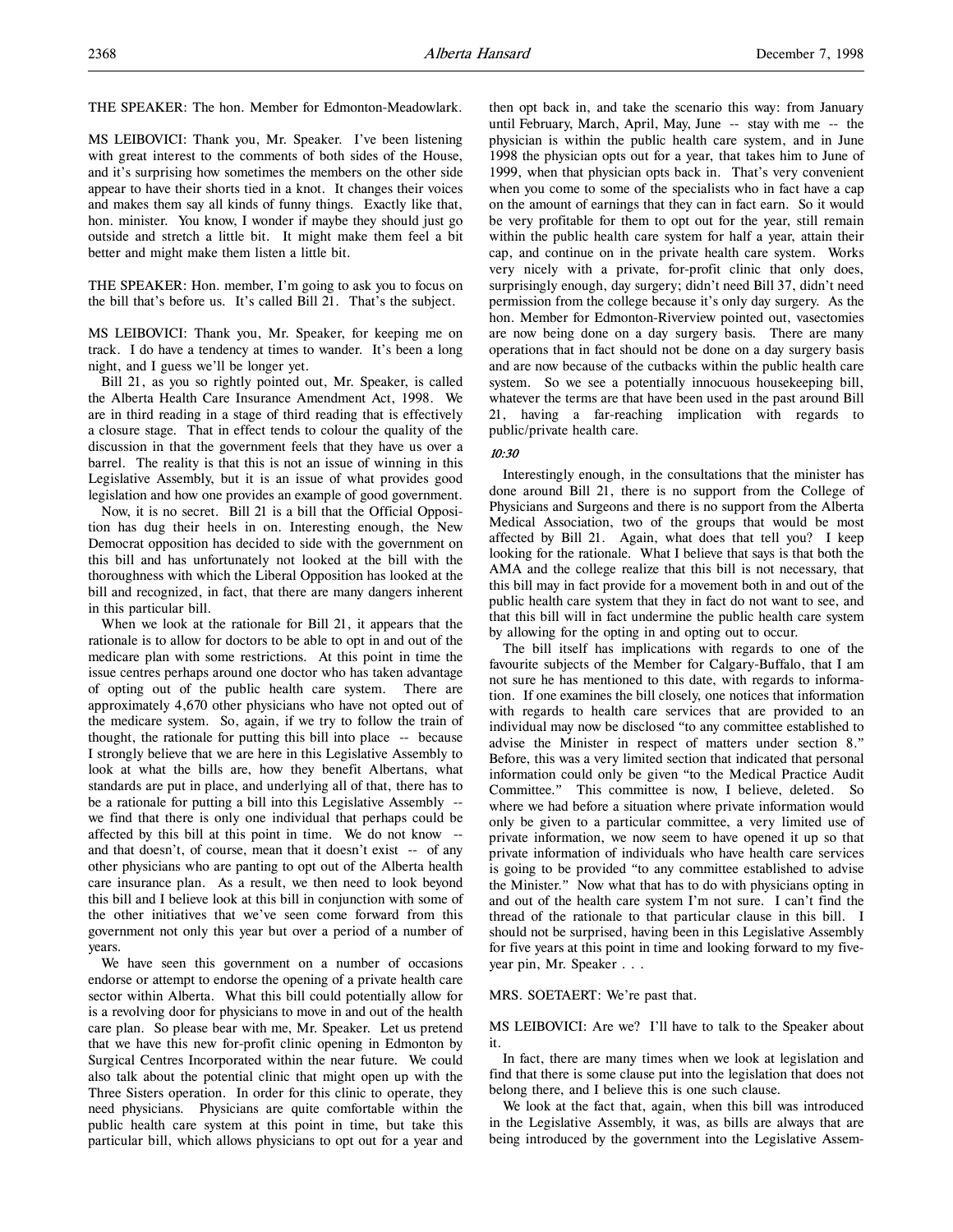bly, a perfect bill. Once again we found that in fact this was not a perfect bill and that there needed to be amendments. Once again we are providing the opportunity for the Minister of Health and the government to recognize that this bill is still not a perfect bill, that there need to be changes made. In particular, what needs to happen: we need to look at the issue of health care as a whole, not as a piece, where we try to fix one area and then another area is out of sync. Because of the way the health care cuts have occurred, we have a system that is out of sync at this point in time. We have a system that has flare-ups, that has pressure points, as the government likes to call it, and these pressure points need to be dealt with. If in fact we took the health care summit -- and I know that the minister of social services, before he was minister for social services, was involved with the roundtables in health and was involved with looking at how health care changes could be made from more of a global perspective. If we were to take that step backwards, I firmly believe that is what is needed at this point in time, make the assessment as to: what is the fallout from the reforms to the health care system that have occurred over the last number of years, and how do we fix the fallout from the reforms?

The attempts that I believe we are seeing within this Legislative Assembly and outside the Legislative Assembly now with regard to the blue-ribbon panel, the health care summit, whatever else will come up in the next few months to try and fix the problem of health care, are ad hoc. What needs to happen is that the minister has to take a time-out, has to in fact take a step backwards, try to stop solving problems on a piecemeal basis, as he is with this Alberta Health Care Insurance Amendment Act, and look at how we actually make the amends to the health care system. To say that we are reinvesting in health care is not enough because it's not only a matter of reinvestment that's required. It's a matter of looking at what truly should be the reform of the health care system. That has never happened within this province.

The issue of concern I indicated with regard to Bill 21 is the fact that at this point there seems to be no particular need for this bill. In fact, I believe -- and I don't want to quote it incorrectly, whether it was the AMA or the college. It was Dr. Bill Anderson, actually, who indicated on March 31, 1998, in a letter to his members, and I would like to quote this, if I may: "Yesterday, Health Minister Halvar Jonson introduced one of the most Orwellian, vindictive pieces of legislation which our profession has ever faced." Then he goes on: "According to a government news release, Bill 21, the Alberta Health Care Insurance Amendment Act, will," and then he outlines what the bill is about. We've already talked about what that bill is about. I think that gives you a good indication about what in fact the physician's feeling is around the bill. He further goes on to say, so that you know it's not only the Official Opposition that is saying this:

Alberta Health is attempting to pass Bill 21 off as support for Medicare. But this rings very, very hollow in light of the government's fiscal undermining of Alberta's health care system over the last five years, along with the resulting chaos and reduced accessibility to quality care.

Why Bill 21? This is in answer, Mr. Speaker, to some of the questions I've been asking, and I don't believe we've heard the full story from the minister. But it's interesting. The physician's perspective is:

Maybe it's a way to punish physicians for speaking out, for being advocates for our patients, for daring to challenge the pretense that all is well despite the cutbacks, the lack of direction, the mismanagement and the funding cuts.

Now, this is an indictment of Bill 21, Mr. Speaker. It is also a statement of where the co-operative relationship that I'm sure the government would like to foster with the health care providers is

going. It is obvious that the co-operative relationship is heading for problems.

# 10:40

If the Minister of Health was really concerned about health care in this province, if the Minister of Health was really devoted to the needs of Albertans with regards to health care, he would, in the words of the Member for Calgary-Buffalo, park Bill 21, take it, Bill 37, and Bill 38, the health care bills that remain on the Order Paper, to that blue-ribbon panel, take them to the health care summit, take them to the all-party committee that we have been asking for from this government so that Albertans can truly feel they have a say in the remaking of their health care system.

Health care is a fundamental value. Health care is one of the fundamentals that we not only as Albertans but as Canadians value. It would not be the kind of legacy that I think this government wants to leave behind, that the legacy it is remembered for is the destruction of our health care system, whether it's piece by piece or in one fell swoop.

So if I may conclude, I would hope the minister would look at some of the concerns that have been expressed, would listen to the concerns that have been expressed by those that are mostly affected -- and those are the doctors, both the AMA and the college, who are not supportive of this bill -- and would not try to ram this bill through the Legislative Assembly in accordance with the wishes as expressed by the House leader. This is not what Albertans expect from this government. This is not what Albertans deserve from this government. In fact, this is not, as I indicated earlier, I believe, the kind of legacy this government wishes to have when they leave and move on to other endeavours. It is my hope that we can come to some kind of reasonable consensus on this particular bill. There are many of us that will talk tonight to ensure that there is no stone left unturned so that in fact there will be some kind of listening that occurs by the minister.

# Speaker's Ruling Relevance

THE SPEAKER: Hon. member, remember; we are on Bill 21, and I say this simply because there were some conditions and opportunities for the Speaker to intervene in terms of the remarks of the previous speaker. It's Bill 21. There was certainly a lot of discussion caused by certain members of the House. I'm sure that they took such phraseology as the condition of a certain member's underwear, vasectomy, and cutting all on the same thing, and that led to some degree of discussion. Bill 21, please.

### Debate Continued

MRS. SOETAERT: Mr. Speaker, speaking to Bill 21. You know, people have said lately: "Why are you in the Leg. so late at night? What can you guys possibly be talking about?" I always say that I have to go back to the Leg. to save the people of Alberta. So here I am once again trying to save the people of Alberta.

You know, there are many things we're all passionate about, but I think two things that identify us as Canadians and Albertans are public education and public health care, and people are very worried about what is happening in public health care. Bill 21 is part of that concern. I don't know if people in the general public truly understand the connection of bills 21 and 37. Definitely a relationship there. In fact, it's obvious because we had to help out the government when there was a clause in 21 that was connected to 37. [interjection] Yes, once again we helped them out there. Now, I realize . . . Oh, the minister says: no, no.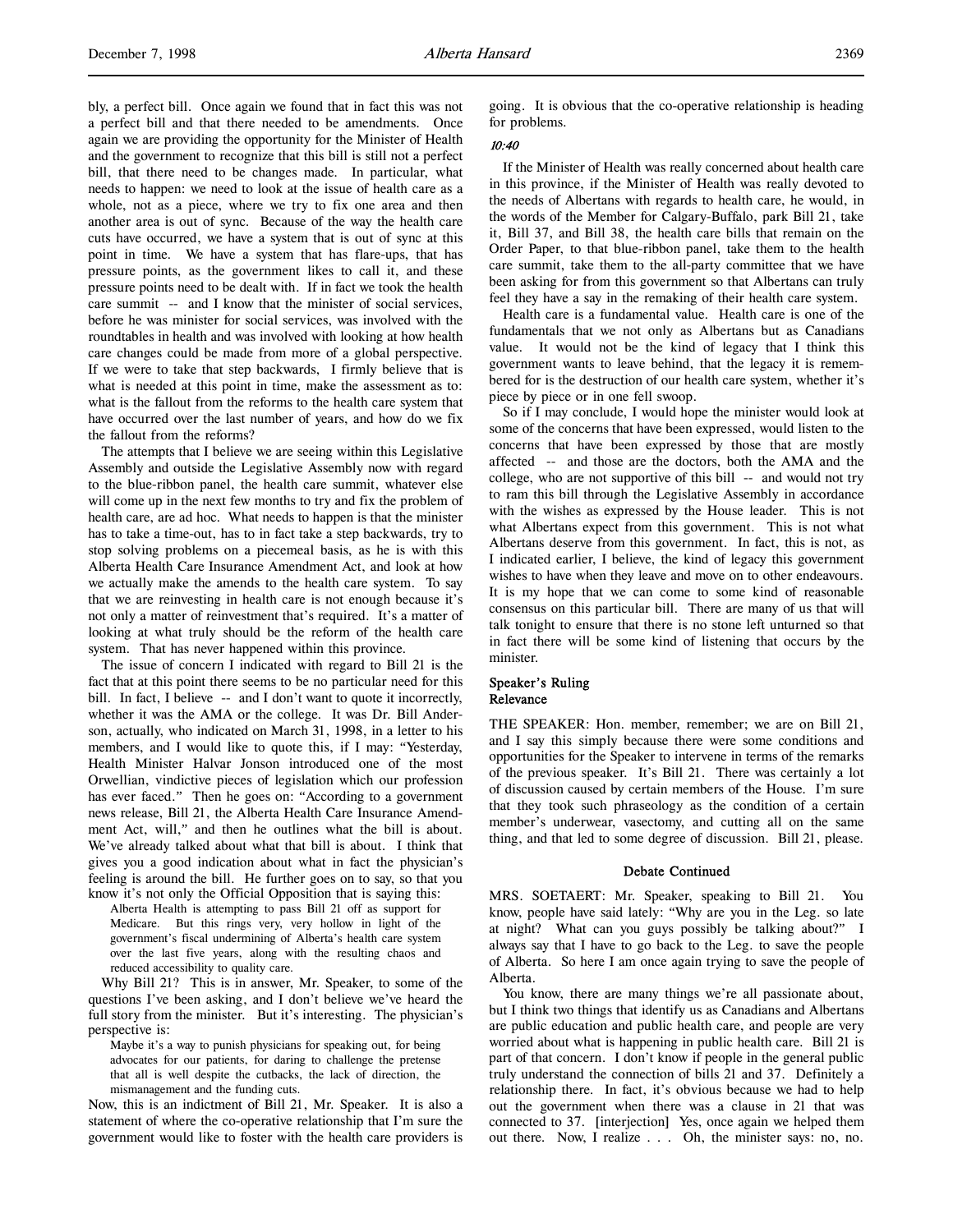He's shaking his head. Through the Speaker to the minister. Can't do that? Okay, just to the Speaker. You got it? I love this place, and it loves me, I'm sure.

The minister brought in some amendments, and I think that for the most part they were good but certainly not sufficient. I know people are saying: "We've heard about Bill 21. We've heard about it again and again." But, you know, repeat, repeat, and they might get it. Furthermore, the Premier once mentioned that we were passing legislation through too quickly and that we weren't speaking to the bills enough. So it is incumbent upon me to speak for at least 20 minutes. In fact, I may ask for unanimous consent after my 20 minutes, and I'll bet you I'll get it. In fact, it came from the other side the other night when I was talking about lice; right? But that's off topic. It became a rather nitpicky conversation, Mr. Speaker, and that's not for tonight. For tonight I want to speak to Bill 21, because I have to tell you . . . [interjection] It's like an Easter bill: it's hippety-hoppety. You can opt in, opt out.

On Thursday evening there was an open house at the College of Physicians and Surgeons and the AMA, and I went over to talk to some of those people. In fact, one of the doctors on the College of Physicians and Surgeons is a very good friend of mine, Dr. Harvey Albrecht, a man I truly respect, and other colleagues around me respect him as well. A few people at that thing came up to me and said, "You know, what's happening with Bill 21?" They did not want it to go through. They said, "What are you guys doing to stop that bill?" Well, I said: "We're speaking to it. We're trying to convince the minister to shelve it until the blueribbon panel or some summit or some other form of consultation, whichever way the minister or the Premier feels, has a chance to really look at it." They said: "Well, try to postpone that bill. Try to stop that bill. We don't want that bill." I said, "Well, we'll be speaking to it; we'll give it our best shot," but ultimately it's this government that brings in motions like it did tonight that are actually closure. It isn't the actual closure motion, but it's the sister of closure motion. [interjection] Through the chair if you please, Mr. Minister, because I don't want to get into trouble for you heckling me.

Mr. Speaker, I was at this event, and one physician said something that I thought was very powerful. He said: "You know, if we only made the public system as good as it can be. All this dancing in and out and HRGs and Hotel de Health and all these others that keep coming up wouldn't be an issue if the public system were as good as it could be. Why don't we focus on making the public system good, instead of making the private system more accessible?" I'd love to say that those were my words, but those were his words. [interjection] Prophetic. They were. I thought, you know, that makes sense. That's simple. That makes sense.

# 10:50

When I met with the college of physicians and the AMA and they're telling me, "We don't like this bill," then I've got to say, "Well, didn't they talk to you about it?" Why wouldn't you talk to the people this affects the most? Wouldn't you want them on board? I don't get it. You know, if you work co-operatively with them -- those are indirectly your employees in a way. These are people that the Minister of Health represents in here. Yet this isn't something they were a part of. I would just find that really offensive if I were a doctor. Furthermore, we've only had one doctor in the province opt out. So is this whole legislation created for one doctor? It's unbelievable. What a waste of Legislature time. What a waste of drafting time. What a waste of amendment time.

In fact, that's in a way a dictatorship role when you just tell somebody: "You know what? I know you have a negotiating arm,

a political arm, and I know you have the professional arm that looks into the procedures that different doctors go through." And they're very credible. I think they're very credible. Yet you come in with this bill that gives the minister total power over the college of physicians, over the AMA. He has total power to let somebody opt in, opt out. I think that's very disrespectful of the role that the College of Physicians and Surgeons plays in this province.

Now, in this bill a physician has the right to opt out of medicare. Why would they want to unless this government has created a very unfriendly environment for doctors in Alberta? How many of your local doctors, with the exception of maybe the Minister of Family and Social Services, actually come up to you and say, "What a great bill; you're really helping public health care; you're helping doctors"? I really want to know if anybody on the other side has spoken to their family doctor or a specialist or a neighbour or a friend.

### DR. OBERG: They speak to me every day.

MRS. SOETAERT: That's my concern, Mr. Speaker, that the only medical doctor they're talking to is the Minister of Family and Social Services. Now, that's worrisome. With all due respect to him as a physician, he may have a biased view given his position as a minister of the government. No disrespect intended to him.

I wonder if anyone has ever spoken to a doctor and they said: "Gee, thanks for bringing in Bill 21. We really worried about that aspect of public health care. We needed you to just thump down on us because it was just getting out of hand." Did they ask for that? No. Have any of you talked to your friends? Don't tell me you're comfortable. You can't be comfortable with this bill when you go to your doctor. You'd better have a good friend for a doctor if you're really sick. But they're too professional. I know they would take care of anyone, and politics would not enter into it.

I have a few other points that I wanted to mention regarding this bill. I was going to try to keep it to about 10 minutes, but then I remembered that the Premier said that we're pushing these through too quickly. So I'll do my best.

A few other things. I'm wondering if these recent negotiations with doctors -- that was a bit tense. Was that the motivation for this bill? Is this a way to control them? [interjection] Ah, I heard something, so I'll repeat it. The minister of advanced ed says that it's a conspiracy. I hope it isn't.

#### Speaker's Ruling Decorum

THE SPEAKER: Whoa, hon. member. Again it's Bill 21, the Alberta Health Care Insurance Amendment Act, 1998. I have not recognized the hon. minister of advanced education for participation in debate, but I have recognized you, and you speak through me, and you hear no one else.

MRS. SOETAERT: Well, Mr. Speaker, you're asking the impossible, but I will try. You know, they try to lead me astray. You're absolutely right. The other night it was the minister of public works. Tonight it's the minister of advanced education. But I am strong and true to my Liberal values about public health care, and they cannot lead me astray. You are right. Through you, to you. I may hear them, but I'll ignore them. I'm with ya. I'm with ya, and that's a scary thought sometimes. [interjection] See; I'm not talking about lamb chops and steaks here. All right.

### Debate Continued

MRS. SOETAERT: I expressed my concern about an unprece-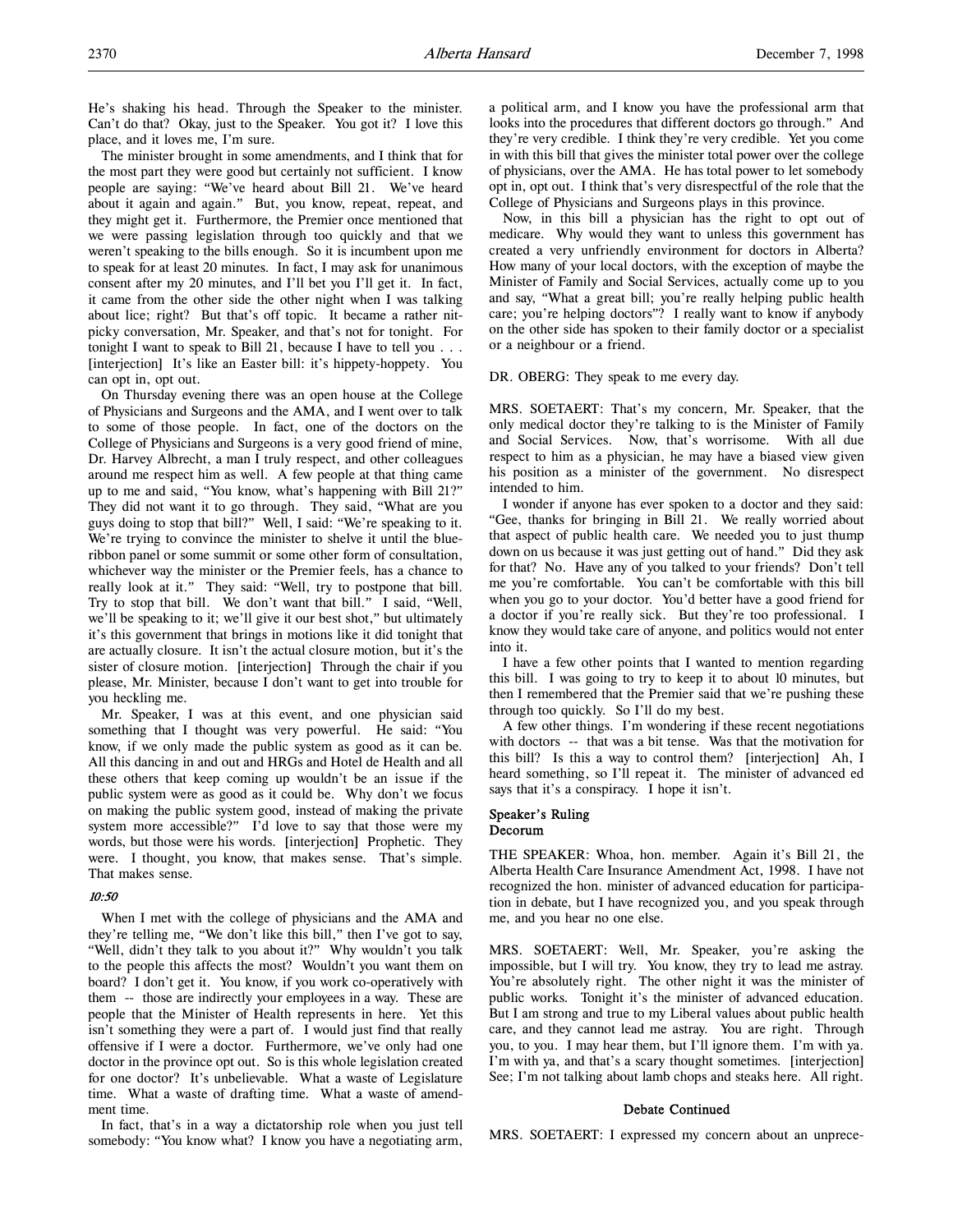dented level of discontent among doctors. I don't think they've ever been talking about opting in and opting out until the last year or two. In fact, the minister opened the door to them thinking about that. I don't know why, because if we make this public system as good as we can, why would they opt out? They are dedicated people, and believe me, I could not do their job. I admire them for the ability to do their job, and I think it's a calling. I don't think it's just a 9 to 5 job. It's a calling; they care about people. That's probably why, despite all the cuts and all the chaotic times that they have gone through recently, they stick with the public health care system, because it's a calling, not

because it's a job. I admire them for that, and I respect them for that, and I hope they can hang in there through these tough times. I really do. I hope they don't choose to opt out because the door is open for them. I hope they believe enough in the public system to stick with it even though I'm sure they feel underappreciated and not respected for the very difficult job they do.

I wonder how this will set the stage for further private health services in Alberta. In a way, if we make it easy for them to opt out and there's an HRG on every corner, as they open up across the  $\ldots$ 

## MS OLSEN: HRG?

#### MRS. SOETAERT: HRG or Hotel de Health.

### MS OLSEN: This government is HRG positive.

MRS. SOETAERT: This government is HRG positive. That's a speaking aid I just provided. This government is HRG positive, and that concerns me. Is that why we are giving this Bill 21 closure? Is that why it's being forced upon us tonight? Is that why the College of Physicians and Surgeons and the AMA are so opposed to it, and they're the very people it affects? Yet we sit here and we will sit here until we've all had our opportunity to speak to it so that it is passed. Well, at least I will be able to say to those physicians out there and to their patients: "Look; I was not in support of Bill 21. I don't think the homework was done. They brought in some amendments but not enough." Why are we talking opt in, opt out? It's never been an issue until this government promoted private health care.

So here we are once again fighting for public health care. When people say, "What's the difference between you and the other party?" I say it's that we believe in public health care and we believe in public education. To me those are the two very strong differences between this party here and the other side of the House.

You know, I find it upsetting that in a letter I know most members of this House received, there were questions about what we are trying to solve with Bill 21. Is there a problem that we're trying to solve? Is that why we have Bill 21? With 4,670 physicians practising in Alberta, only one has opted out. So why? And one of the things in this is the answer to that: because public health care has been underfunded.

# 11:00

When I think of people in my riding who are on waiting lists for serious surgery or MRIs, I think it's a crime, the games that are played with people because they can't get an MRI right away. If they have maybe severe headaches or blurred vision and the doctor says, "You need an MRI right away," well, you might get in in six weeks or three months, but if you have \$750 we can get you in tomorrow. That's a crime. And you know what? Who living with that wouldn't say, "Well, I'll find the 750 bucks."?

If it's their spouse or if it's their kids or if it's their mom or their dad: "I don't care what it takes; I'll find the 750 bucks."

That's not the Alberta that people deserve, and it's not the kind of health care that I want to see delivered in this province. That is why I am willing to stand here at 11 o'clock at night and speak for 20 minutes, because -- you know what? -- there might be a spark of hope over there somewhere. There might be somebody listening to this, just maybe, to you and through you, Mr. Speaker, that would actually say: maybe we should have a rethink about this bill. It isn't too late. There's going to be a summit and a blue-ribbon panel. Shove it on the table in front of them and say: while you're looking at 37, have a look at its brother 21. Look at them both. And if you think they best serve this province, if you truly think they serve this province and it goes through a proper consultation process that all Albertans, which includes those that are most affected by it . . . [interjections] The consumer groups, the seniors, the young moms. You know, I never saw a doctor more than when I had little children. [interjection] I'm not a young mom any more. Families, especially with young children or somebody with a child who is chronically ill, are there every other day. It's the reality of kids in classrooms and other kids sharing games and toys that they're sicker more often, and you're there. Why aren't we listening to everyone before we pass this piece of legislation? It hasn't happened.

I think the message about Bill 37 got out. The radio shows picked it up, the papers picked it up, TV picked it up, people came to rallies and forums, and in the meantime Bill 21 snuck through. I think maybe as opposition we haven't created enough of a hype that the public knows what's really happening. I think certainly as a government you have not listened to those people who are very, very concerned about 21 or told people exactly what Bill 21 means. Maybe there should be an article in local papers about what Bill 21 will mean to them, the pros and the cons. I'm having a hard time finding the pros.

I know I only have a few seconds left, Mr. Speaker, so I will just wrap by saying that I'm asking this government in all sincerity to just shelve this for a while, to have a look at it again. I don't see the urgency of passing this bill. I mean, they have a whole year to opt in, opt out, or 180 days, half a year. So I would urge this government to really think seriously about holding off on this bill and having a real second sober thought over the Christmas season.

Thank you.

THE SPEAKER: The hon. Member for Lethbridge-East.

DR. NICOL: Thank you, Mr. Speaker. It gives me pleasure this evening to rise and speak to third reading on Bill 21. Bill 21 is basically designed now to bring about some change and to try and clarify a process of how doctors and dental surgeons opt in and out of the public health care system. They need to look at it from the perspective of the set of rules that are brought about to facilitate this, to achieve it and to look at it. As I look through the bill, a couple of things come out that I wanted to discuss kind of in a broad perspective and then some more issues about how that relates to the health care system.

First of all, if we look at the processes that are put together here for the two different professional categories, we see that dental surgeons and physicians are treated quite differently. A lot of people could say: well, that's because they deal with different parts of our health requirements. I think there's more to it than the fact that one deals with our mouth and one deals with the rest of us. But we have to look at it and first of all say: does it clarify the situation? Does it simplify the situation? Does it facilitate the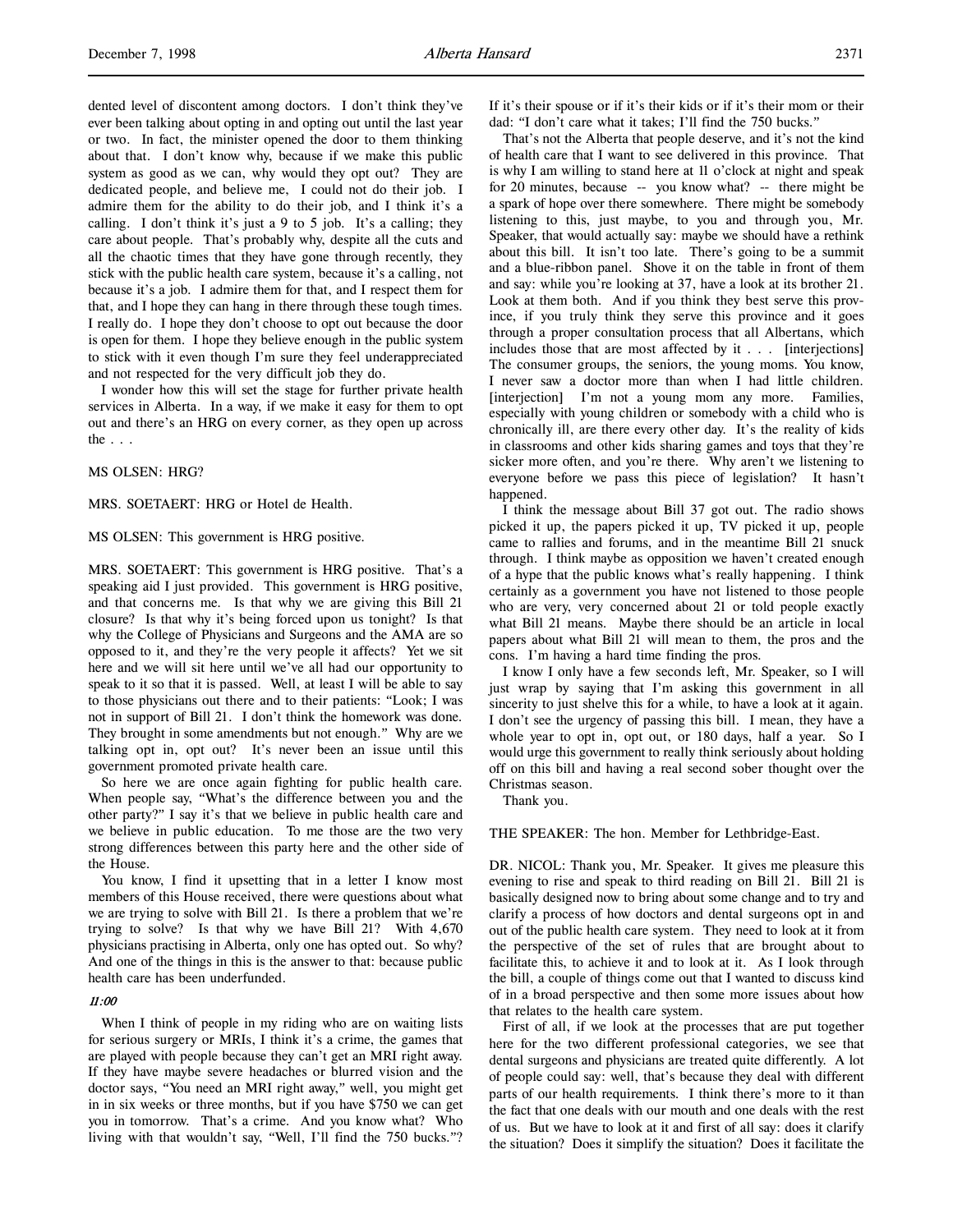good operation of a health care system on an equitable basis for those that are involved?

# [The Deputy Speaker in the chair]

If we look at the way the process is set up, basically the dentists have a much simpler process to follow than do the physicians. The physicians are identified in a couple of different ways. You end up having to go through processes that are different based on how long you've been out. The dentists have just one basic, "If you're out and you want to get back in, you can get back in with 30 days' notice," whereas physicians in order to get out have to provide 180 days' notice. I guess the bill doesn't explain why that difference, in the sense that a lot of dental surgery is much longer than a 30-day planning process. By the time you get in, get your diagnosis, get your surgery, get your follow-up, it's much more than 30 days to complete the visits. So why is it 30 days and a physician is 180 days? This is, I guess, an inconsistency. A lot of physicians, if they had to pass on medical records, a case, can do it in less than 180 days, just like a dental surgeon could do it in less than that. So why the discrepancy in the time frame for the two different professionals here that basically deal with different aspects of our health?

What we might want to have to look at here is a further breakout. If we're going to start differentiating, maybe we need to have differences for different physician specialists because of the time frame that's required. That's, I guess, the first inconsistency that comes out in how we're looking at this in terms of how it applies to the two different professional groups. When you see these groups wanting to get back into the system, there's again an inconsistency here. If a dentist wants to get back in, all they have to do is give 30 days' notice, whereas the physicians are broken down into two categories. If they've been out for less than a year, they have to get back in by application. The original amendment to the bill had quite a process for that application to follow. The amended bill now is basically notifying the minister, and I guess you just kind of sit around and wait to find out what the minister is going to say, whether he's going to let you back in or not. It says that they can let you back in based on the conditions under consideration by the minister as set out in the regulations. Is that going to look at the kinds of factors that are affected by the current health care system, the competition, where the person wants to practise? Will they get back in quicker if they want to practise in rural Alberta? Will they be restricted in the way they can get back in? How does this set of conditions in the regulations provide a guideline to the minister? It would be nice if we could have a sense that these would be followed in a way that would make for an open process.

We also then see that in the amendments they've dropped the section that says that the minister cannot control the exit or the opting out of a physician, and I guess that was a good move. It basically prevents the minister from keeping a physician in servitude by saying: you can't get out of the system. You've got to allow them freedom of movement, if they really see that as their option.

# 11:10

I would like also a little bit of clarification. When you read it in one way, there is an option there for emergency procedure coverage even by an opted-out physician. I don't know if that is still effective after the revised section of the bill comes out. Now, you just need to look at that.

Also, I think there's kind of a duplicate reporting clause that

shows up in the bill in the sense that we see under one of the sections here, section  $(4)(b)$ , that they have to advise patients if they are an opted-out physician, yet in the amending part of the bill, section 8, there's another clause that requires that they notify patients if they've opted out. So there's in essence a duplicate requirement in two different parts of the bill that from my reading say the same thing. I guess if there's something different there, it would help if I could get that clarified. Even though we've now gone through all the amendments, there still seems to be that duplicate part of the bill there where we're dealing with these two different aspects.

I guess the other thing that I'd like to ask a couple of questions on or make some comments on is the approved amendments 5.11(7). When they're talking there that an applicant "under subsection (6) must be in a form acceptable to and contain the information required by the Minister," this is basically a physician who has already opted out that wants back in. It sets out a whole set of processes. They're implying that there's a set of application forms to be filled out to get back in, yet that is relating only to physicians who have opted out of the plan for a continuous period of less than a year. A physician who has opted out for greater than a year doesn't have that same requirement for filling out the appropriate forms.

I guess that needs to be clarified as well. How does a person who has opted out for more than a year go about actually notifying the minister? What form does it have to be in? Is it just a letter saying, "Starting 30 days from now, I want back in."? Do they have to provide some kind of a guideline of where they're going to practise, how they're going to practise, who they might be affiliated with? How does that all have to fit in? Why is it different for the short-termer versus the long-termer in terms of opting out? We need to have a sense that there has to be a degree of consistency between how the two different classes of opted-out physicians apply to get themselves back into a system that doesn't seem to be consistent and equal for each of them. So that's I guess another aspect that we would like to have a little more comment on or a little clarification on.

Now, I've got a couple of other comments. Section 5.31(1) talks about the person charging or collecting fees from a person in an amount of "goods or services that are provided as a condition to receiving an insured service." In other words, it's a supplemental fee. What's with the person charge? Does this include the physician, or is this like a clinic charging it outside the realm of the physician? It doesn't relate it back to the physician that is being discussed in the context of being in or out of the system or providing the service. So we need to have a little clarification on that one.

This is the same kind of condition that shows up under section 6 of Bill 21, which amends section 5.4(1) of the original act, where they're talking about how the minister may recover additional costs. It sets out basically three different processes. They can go by withholding the amount from any benefit payable to the physician, they can deal with civil action through the courts, or they can pursue negotiation with them. But it doesn't deal with any kind of penalty or recovery of collection costs that are associated with getting that kind of condition or that kind of recovery of the fees for the service that was overcharged.

I guess the final comment that I want to bring up is related to Bill 21, section 11, which amends section 13(2) of the original act. Again, here it basically deals with the request by the minister to provide a whole array of medical services data. I think this has been covered a little bit before, but it really comes down to an issue of control of privacy, control of medical information, and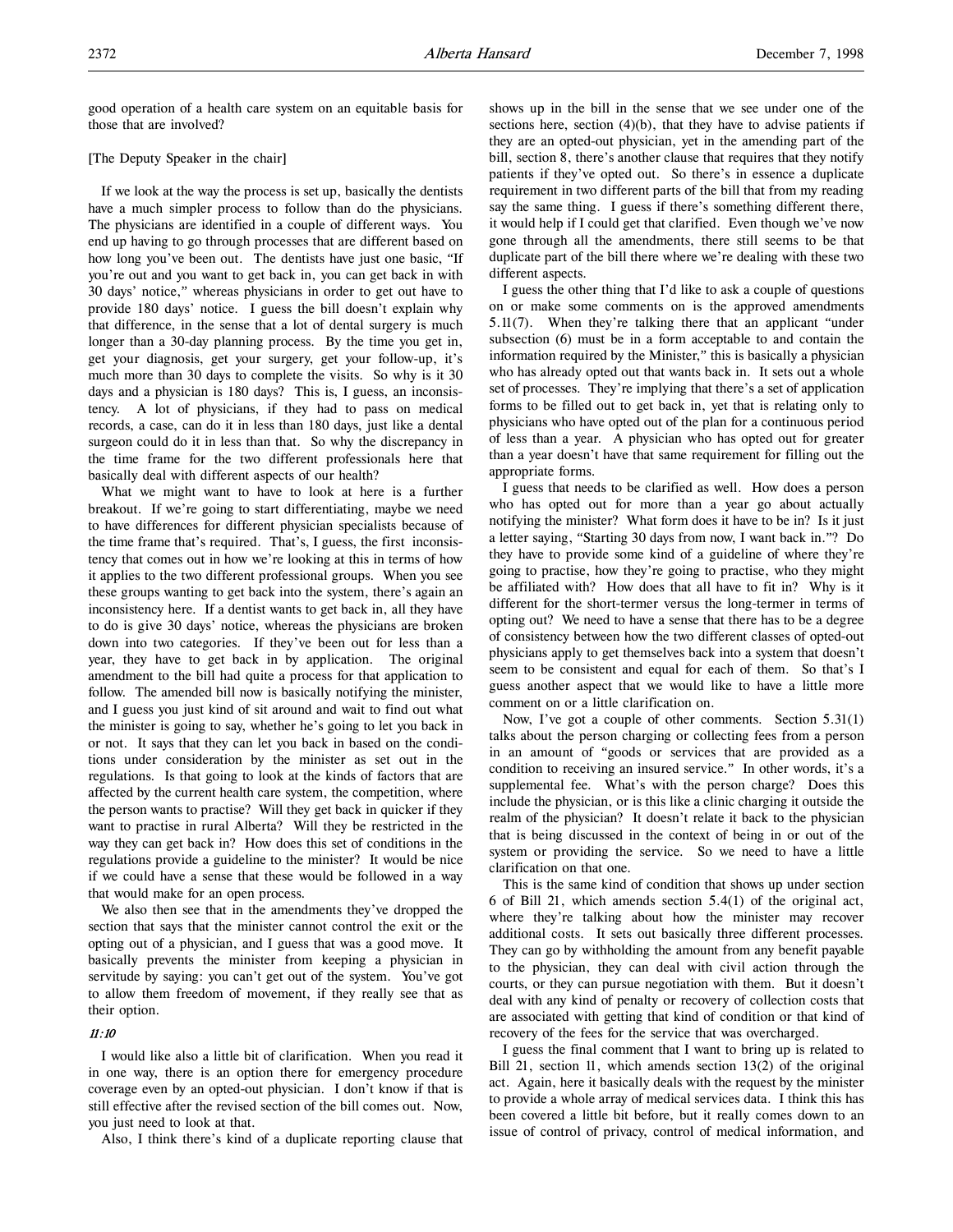how this would be related to the right of the minister to strike committees that would have access to that. It would be much more appropriate, I think, when we're dealing with the access to private health care records of individuals in the province that some form of legislated authorization be mandated for committees that would be allowed to get that kind of information from our medical records. You know, it's kind of hard to determine what kind of committee structure might be established by the minister to deal with providing them advice and opinion on the health care system changes that are going on in it, the potential needs. It would be, I think, appropriate that before that kind of a committee gets struck, we have a degree of public consultation and public input, whether it be direct contact with the public or through legislative debate by the elected representatives.

That's basically the kind of issue that comes up in terms of the ability of the minister to access data for use in decision-making through committee structures that are built. I guess that's a concern that I've got and that I'd like to see a degree of clarification on and a little more possible control over, a possible comfort level established so that if this bill gets through, individuals in Alberta will be able to say: yes, we feel comfortable that at least there will be some public debate on the way our data will be handled and the way that it can be used, even if it's inside the ministry for information, to change, upgrade, and improve our health care system. From that perspective, Mr. Speaker, those are some of the issues that come up that relate to Bill 21 specifically as it's amending the Alberta Health Care Insurance Act, and it looks at basically how we go about dealing with physicians that are inside and outside the bill.

## [The Speaker in the chair]

In closing my comments, Mr. Speaker, just a few general remarks about the aspect of physicians being in and out of the system. Historically we've had a very strong public health care system, where the services that were provided to Albertans were broadly based across the health needs. There were not a lot of situations where Albertans needed to seek support from physicians or dental surgeons outside our health care system. It seems that now all of a sudden we're putting in place legislation that even though it appears in some ways to provide a closed-gate system of in and out, it also does create a debate about what the ultimate intention and the ultimate ability of physicians and Albertans is to circumvent or work around and move outside of our public health care system, in essence creating a situation where those with the wherewithal or who can afford it can move outside of the system and get a different level of service or a different speed of service for the issue of their own health.

So it brings in a broad debate about whether or not we really need to have this much detail in a bill, that if we had an active, fully covered, and responsive public health care system, there wouldn't be the incentive or the need to be spending a lot of time defining how physicians can get in and out of that public system, because the public system would be satisfactory to Albertans. It would provide them with the breadth of health services that they see as part of a very viable long-term public health care system, and they wouldn't look at it from the perspective of: we have to have alternatives.

# 11:20

You know, Mr. Speaker, I guess this is becoming a concern. As I look back through some of the records of health concerns that have come to my constituency, it has been quite interesting in the sense that in the last six or eight months we're getting a number of phone calls now from people saying: "Well, look; I can't get it through the public system. Let me pay for it, and let me have it myself. Don't make me go to the States to do it." In essence, what they're asking for is a two-tier system. Well, it's this kind of bill that facilitates that. If we had a good, active, responsive public health care system that was funded to the point where the waiting lists, the response time for diagnostics, and also the level of concern for the patient was such that we ended up looking at the total cost of the treatment, both in terms of the cost to the health care system and the cost to the patient in terms of lost income, in terms of recovery time, we'd end up with a health care system that wouldn't be having these pressures where we have people saying, "I want to opt out," or "I need to be outside the system," or "I need to be inside the system." This debate now that we are having here would not be relevant in the context of satisfying a public need.

Mr. Speaker, with those comments, I think I've pretty well covered what I wanted to say about the bill. I would ask the minister to explain the differences in the consistencies on the dental surgeons and the physicians and why they have to be treated differently in terms of getting out, the different time lines that are associated with them. That would help a lot when I have to explain what I see as a not in the best interests of public health care bill to my constituents.

Thank you, Mr. Speaker.

THE SPEAKER: The hon. Member for Medicine Hat.

MR. RENNER: Thank you very much, Mr. Speaker. As much as I know I speak on behalf of all members, we've enjoyed the debate here tonight. We are also equally looking forward to further debate in committee on Bill 2. So with that in mind, I would move that we adjourn debate on Bill 21.

THE SPEAKER: Having heard the motion by the hon. Member for Medicine Hat, does the Assembly agree with the motion? All those in favour, please say aye.

SOME HON. MEMBERS: Aye.

THE SPEAKER: Opposed, please say no.

SOME HON. MEMBERS: No.

THE SPEAKER: The motion is carried.

[Several members rose calling for a division. The division bell was rung at 11:25 p.m.]

[Ten minutes having elapsed, the Assembly divided]

[The Speaker in the chair]

For the motion:

| Amery     | Haley    | Nelson         |
|-----------|----------|----------------|
| Boutilier | Hancock  | Oberg          |
| Calahasen | Havelock | O'Neill        |
| Cao       | Hierath  | Pham           |
| Cardinal  | Hlady    | Renner         |
| Clegg     | Jacques  | Severtson      |
| Coutts    | Johnson  | Smith          |
| Day       | Jonson   | <b>Stevens</b> |
| Doerksen  | Klein    | <b>Strang</b>  |
| Dunford   | Laing    | Tannas         |
|           |          |                |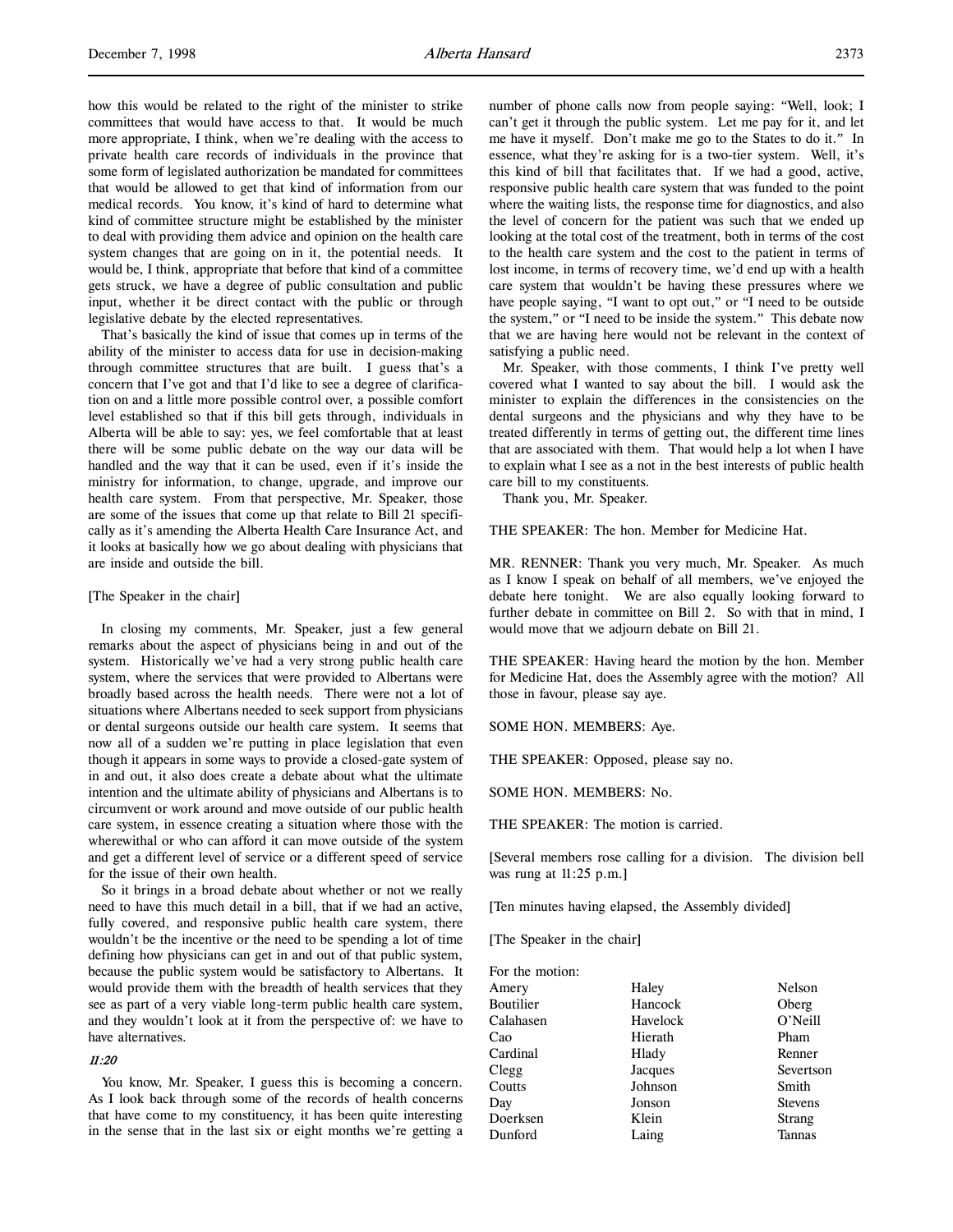| Evans<br>Fischer<br>Forsyth | Lougheed<br>Lund<br>Marz | Trynchy<br>West<br>Woloshyn | Forsyth<br>Friedel  | Lund<br>Marz | Woloshyn<br>Zwozdesky |
|-----------------------------|--------------------------|-----------------------------|---------------------|--------------|-----------------------|
| Friedel                     | McFarland                | Zwozdesky                   | Against the motion: |              |                       |
| Fritz                       |                          |                             | Bonner              | MacBeth      | Paul                  |
|                             |                          |                             | Dickson             | MacDonald    | <b>Sapers</b>         |
| Against the motion:         |                          |                             | <b>Gibbons</b>      | <b>Nicol</b> | Sloan                 |
| Bonner                      | MacBeth                  | Paul                        | Leibovici           | Olsen        | Soetaert              |
| Dickson                     | MacDonald                | <b>Sapers</b>               |                     |              |                       |
| Gibbons                     | Nicol                    | Sloan                       | Totals              | For $-42$    | Against 12            |
| Leibovici                   | Olsen                    | Soetaert                    |                     |              |                       |
| Totals:                     | For $-43$                | Against -- 12               | [Motion carried]    |              |                       |

[Motion carried]

head: Government Bills and Orders head: Committee of the Whole

[Mr. Tannas in the chair]

THE CHAIRMAN: I'd call the committee to order.

# Bill 2 Conflicts of Interest Amendment Act, 1998

39. Mr. Havelock moved:

Be it resolved that further consideration of any or all of the resolutions, clauses, sections, or titles of Bill 2, Conflicts of Interest Amendment Act, 1998, shall, when called, be the first business of the committee and shall not be further postponed.

THE CHAIRMAN: We have to have a vote on this part. All those in favour of the motion as moved by the hon. Minister of Justice and Attorney General, please say aye.

## SOME HON. MEMBERS: Aye.

THE CHAIRMAN: Opposed?

SOME HON. MEMBERS: No.

## THE CHAIRMAN: Carried.

[Several members rose calling for a division. The division bell was rung at 11:40 p.m.]

[Ten minutes having elapsed, the committee divided]

[Mr. Tannas in the chair]

| For the motion: |              |                |
|-----------------|--------------|----------------|
| Amery           | <b>Fritz</b> | McFarland      |
| Boutilier       | Haley        | Nelson         |
| Calahasen       | Hancock      | Oberg          |
| Cao             | Havelock     | O'Neill        |
| Cardinal        | Hierath      | Pham           |
| Clegg           | Hlady        | Renner         |
| Coutts          | Jacques      | Severtson      |
| Day             | Johnson      | Smith          |
| Doerksen        | Jonson       | <b>Stevens</b> |
| Dunford         | Klein        | Strang         |
| Evans           | Laing        | Trynchy        |
| Fischer         | Lougheed     | West           |
|                 |              |                |

THE CHAIRMAN: The hon. Member for Medicine Hat.

MR. RENNER: Thank you, Mr. Chairman. It's a pleasure for me to rise and speak at committee stage of Bill 2.

THE CHAIRMAN: On amendment A8.

MR. RENNER: Yes. On the amendment, Mr. Chairman, and if my memory serves me correctly, amendment A8 has to do with standing policy committee chairs. I certainly do appreciate that bit of timely advice.

Mr. Chairman, the amendment that is under debate is suggesting that, like members of Executive Council, the standing policy committee chairs should be included in this legislation. Frankly, I think it would be inappropriate to ask standing policy committee chairs to be subject to the same very rigid and strict rules that members of Executive Council are subjected to. I gave some examples when I spoke a little earlier on the bill, at an earlier stage in committee, with respect to standing policy committee chairs and the reason why I believe very strongly that these individuals should not be subject to this bill.

To truly appreciate the distinction and the difference between ministers of the Crown and the position of standing policy committee chairs, you have to have an understanding of how the government structures itself. The standing policy committee chairs are important and play a very important part in the role of developing policy for government legislation, but unlike ministers of the Crown, unlike members of Executive Council, the standing policy committee chairs do not have the ability to, for example, sign a ministerial order. That's a distinct difference. They are also not seen in the eyes of the public to nearly the same extent that ministers are. So I think it would be unfair to chairs of standing policy committees, for them to be subject to the same rigid application of conflict of interest legislation.

Another rather important difference, maybe not quite so obvious but rather important, is that the compensation paid to standing policy committee chairs is considerably less than that paid to members of Executive Council or to the Leader of the Opposition for that matter. For that reason one of the realities of being a minister is that there is not opportunity to have access to other income, and I think that's fair and I think that's right, but in the case of a standing policy committee chair, that avenue is open to them and I think should be. So by not including them in this legislation, we are in fact providing an opportunity for standing policy committee chairs to serve the critical role that they play in policy development but not tie their hands and restrict them as if they were members of Executive Council.

The other thing that people need to understand is that standing policy committee chairs do not participate in cabinet discussions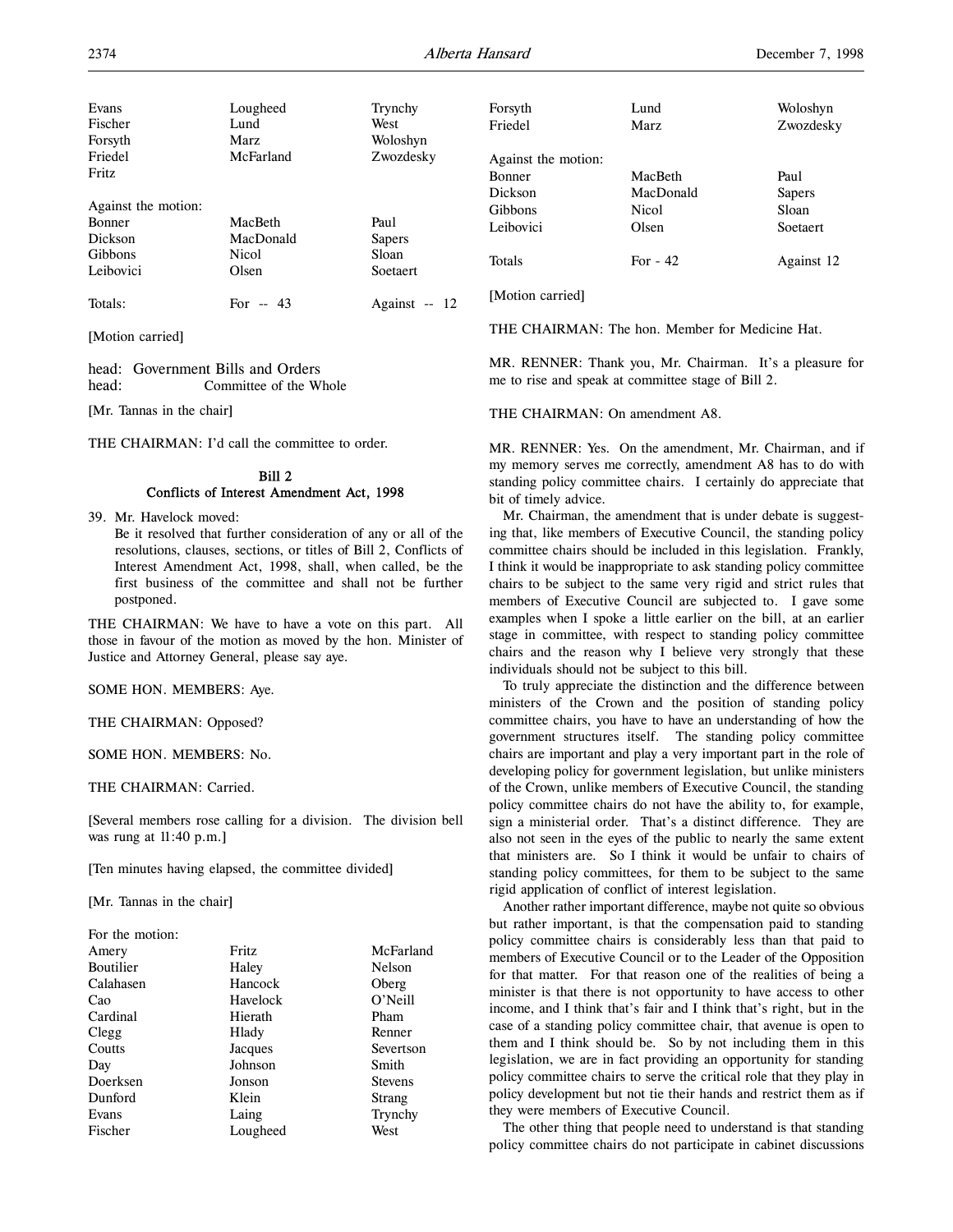with respect to orders in council, and that's again a very distinct role that is restricted only to members of Executive Council, and they do not take the oath of Executive Council. So it's rather obvious, and the more you get into it, the more you realize that standing policy committee chairs are a completely different creature than ministers of the Crown.

The other thing that's important to note is that when an election is called, whenever that election is called, ministers maintain their position throughout the term of the election. That's rather important. Just because there is an election under way, there is still a myriad of business that must be conducted on behalf of government. That same kind of situation does not exist with standing policy committee chairs. Like all other committees in the Legislature, when an election is called, the SPC chairs automatically lose their place and lose the distinction of being SPC chairs and in fact lose the compensation that would be paid for the term of the election.

Finally, an important distinction that we need to understand is the role of the standing policy committees. It's a somewhat misunderstood role, and I think somewhat by the media. The media tends to write stories and give a vision that's not completely accurate about standing policy committees, and I think that frankly the opposition doesn't entirely understand the role of standing policy committees.

What we have is a very, very open system in our government, and when an idea comes forward for a policy change or for proposed legislation, the role of the standing policy committee chair is really one of a facilitator. The chair will organize the meeting and ensure that all members of government caucus are aware of the meeting. They will encourage various public stakeholder groups to be involved and hold a number of public meetings where presentations can be heard from individual Albertans, Albertans that are representing specific organizations within the province, and in that role the SPC chair is very much one of a facilitator, not a decision-maker but a facilitator, encouraging that there's an ample amount of discussion around the table, that the individuals who come and make presentations to their committee have an opportunity to be heard and an opportunity to get feedback from the members at the table and to give information to the members at the table. But, again, that is one of a facilitator, not a decision-maker. The role of a minister is distinctly different, because they are in a decision-making role.

### 12:00

The other thing that distinguishes a minister from an SPC chair is that the ministers act on behalf of the Crown. That's why we refer to them as a minister of the Crown. They are acting on recommendation of the Crown and through Her Majesty's representative in the Legislature. In so doing, they have to play a significantly different role than that of the standing policy committee chairs because they are in essence acting as facilitators and encouraging discussion in government rather than the distinct role that we see for ministers.

With that detailed explanation, Mr. Chairman, I will resume my seat.

THE CHAIRMAN: Due notice having been given by the hon. Government House Leader under Standing Order 21 and pursuant to Government Motion 39 agreed to December 7, 1998, under Standing Order 21(2), which states that all questions must be decided in order to conclude the debate, I must now put the following question: all those in favour of the amendment A8 as moved by the hon. Member for Edmonton-Norwood, please say aye.

SOME HON. MEMBERS: Aye.

THE CHAIRMAN: Those opposed, please say no.

SOME HON. MEMBERS: No.

THE CHAIRMAN: The amendment is defeated.

[Several members rose calling for a division. The division bell was rung at 12:02 a.m.]

[Ten minutes having elapsed, the Assembly divided]

[Mr. Tannas in the chair]

| For the motion:     |           |                |  |
|---------------------|-----------|----------------|--|
| Bonner              | MacBeth   | Paul           |  |
| Dickson             | MacDonald | Sapers         |  |
| Gibbons             | Nicol     | Sloan          |  |
| Leibovici           | Olsen     | Soetaert       |  |
| Against the motion: |           |                |  |
| Amery               | Fritz     | <b>Nelson</b>  |  |
| Boutilier           | Haley     | Oberg          |  |
| Calahasen           | Hancock   | O'Neill        |  |
| Cao                 | Havelock  | Pham           |  |
| Cardinal            | Hierath   | Renner         |  |
| Clegg               | Hlady     | Severtson      |  |
| Coutts              | Jacques   | Smith          |  |
| Day                 | Johnson   | <b>Stevens</b> |  |
| Doerksen            | Jonson    | Strang         |  |
| Dunford             | Laing     | Trynchy        |  |
| Evans               | Lougheed  | West           |  |
| Fischer             | Lund      | Woloshyn       |  |
| Forsyth             | Marz      | Zwozdesky      |  |
| Friedel             | McFarland |                |  |
| Totals:             | For $-12$ | Against -- 41  |  |

[Motion on amendment A8 lost]

[The clauses of Bill 2 as amended agreed to]

[Title and preamble agreed to]

THE CHAIRMAN: Shall the bill be reported? Are you agreed?

SOME HON. MEMBERS: Agreed.

THE CHAIRMAN: Opposed?

SOME HON. MEMBERS: No.

THE CHAIRMAN: Carried. The hon. Government House Leader.

MR. HAVELOCK: Yes. Thank you, Mr. Chairman. I move that the committee do now rise and report.

[Motion carried]

[The Deputy Speaker in the chair]